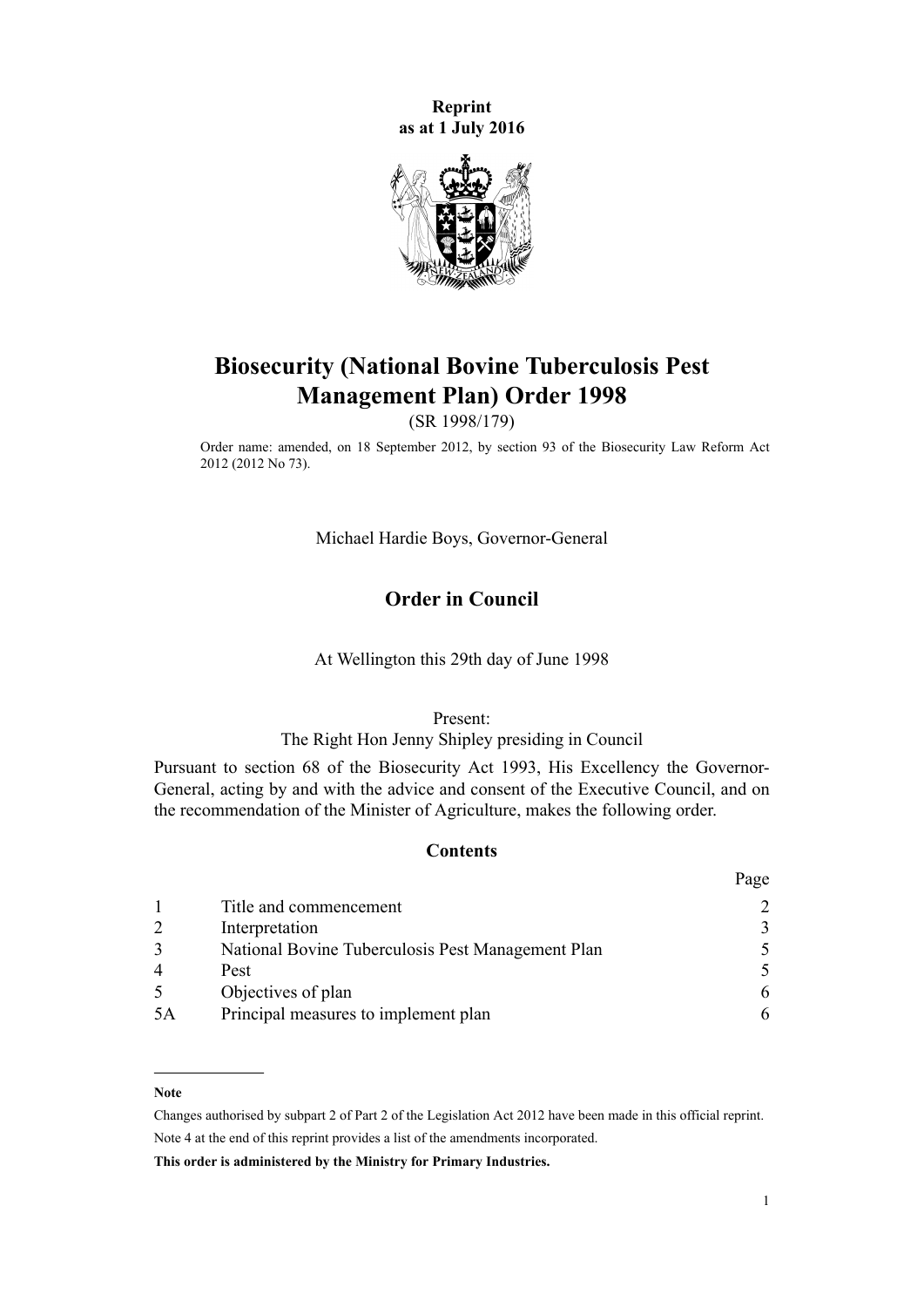<span id="page-1-0"></span>

| cl 1 | <b>Biosecurity (National Bovine Tuberculosis Pest</b><br><b>Management Plan) Order 1998</b>                  | Reprinted as at<br>1 July 2016 |
|------|--------------------------------------------------------------------------------------------------------------|--------------------------------|
| 6    | Management agency                                                                                            | $\overline{7}$                 |
| 7    | Term of plan                                                                                                 | $\overline{7}$                 |
| 8    | Powers used to implement the plan                                                                            | $\overline{7}$                 |
| 9    | Plan rules                                                                                                   | $\overline{7}$                 |
| 10   | Obligation to notify TBfree New Zealand of place where herd is<br>kept                                       | 8                              |
| 11   | Obligation to provide facilities and assistance for restraint of<br>animals                                  | 8                              |
| 12   | Identification of animals with bovine tuberculosis                                                           | 8                              |
| 12A  | Identification of cattle and deer for testing                                                                | 9                              |
| 12B  | Declarations                                                                                                 | 9                              |
| 12C  | Form and content of declarations                                                                             | 10                             |
| 12D  | Retention of declarations                                                                                    | 11                             |
| 12E  | <b>Sales</b>                                                                                                 | 12                             |
| 12F  | Meaning of movement                                                                                          | 12                             |
| 13   | Restrictions on testing and treatment of animals                                                             | 13                             |
| 14   | Obligation of veterinarians and other persons to submit specimens<br>for investigation                       | 13                             |
| 14A  | Obligation of persons performing ante- and post-mortem<br>examinations to submit specimens for investigation | 14                             |
| 14B  | Obligation of persons in charge of verifying compliance with ante-<br>and post-mortem examination procedures | 15                             |
| 15   | Obligation of laboratories to provide results                                                                | 15                             |
| 15A  | Obligation of operator of commercial slaughter premises                                                      | 15                             |
| 16   | Obligation to supply information                                                                             | 17                             |
| 17   | Obligation to report suspected presence of bovine tuberculosis to<br><b>TBfree New Zealand</b>               | 18                             |
| 17A  | Release of pigs into wild state                                                                              | 19                             |
| 18   | Compensation                                                                                                 | 19                             |
| 19   | Funding of plans                                                                                             | 20                             |
| 20   | Application of funds [Revoked]                                                                               | 21                             |
| 21   | Actions that may be taken by local authorities                                                               | 21                             |

## **Order**

### **1 Title and commencement**

- (1) This order may be cited as the Biosecurity (National Bovine Tuberculosis Pest Management Plan) Order 1998.
- (2) This order comes into force on 1 July 1998.

Clause 1(1): amended, on 18 September 2012, by [section 93](http://prd-lgnz-nlb.prd.pco.net.nz/pdflink.aspx?id=DLM3388552) of the Biosecurity Law Reform Act 2012 (2012 No 73).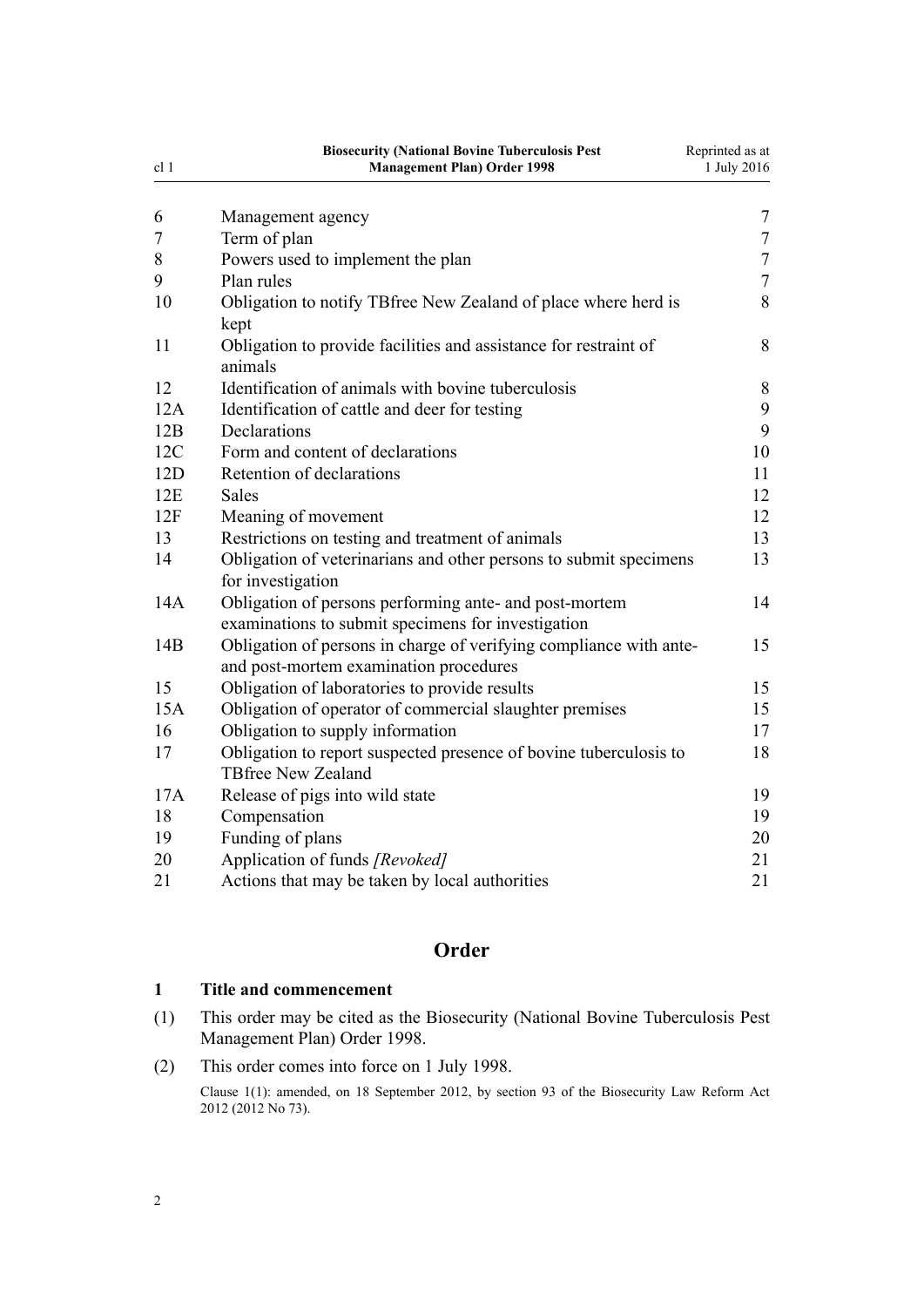### <span id="page-2-0"></span>**2 Interpretation**

(1) In this order, unless the context otherwise requires,—

**accredited person** means a person accredited under [section 103\(7\)](http://prd-lgnz-nlb.prd.pco.net.nz/pdflink.aspx?id=DLM316059) of the Act

**Act** means the [Biosecurity Act 1993](http://prd-lgnz-nlb.prd.pco.net.nz/pdflink.aspx?id=DLM314622)

### **approved**,—

- (a) in relation to a test for bovine tuberculosis, means approved by a chief technical officer:
- (b) in relation to a diagnostic laboratory, means approved by a chief technical officer

**authorised person** means a person, appointed under [section 103\(1\)\(b\)](http://prd-lgnz-nlb.prd.pco.net.nz/pdflink.aspx?id=DLM316059) of the Act for the purposes of the plan

**breakdown** means changing a herd's status from uninfected herd to infected herd

**cattle** means any animal of the family Bovidae, subfamily Bovinae

**chief technical officer** means a chief technical officer appointed under [section](http://prd-lgnz-nlb.prd.pco.net.nz/pdflink.aspx?id=DLM316050) [101\(1\)](http://prd-lgnz-nlb.prd.pco.net.nz/pdflink.aspx?id=DLM316050) of the Act

**common costs** means the administrative costs of the plan; and includes costs of information, education, research and development, and advice and assistance in relation to bovine tuberculosis

**Deer Industry New Zealand** means the body established as Deer Industry New Zealand under regulation 4 of the Deer Industry New Zealand Regulations 2004

**disease control** means any action taken for the purpose of—

- (a) identifying and monitoring the distribution of bovine tuberculosis in domesticated animals or farmed animals; or
- (b) preventing the spread of bovine tuberculosis between domesticated animals or farmed animals; or
- (c) eradicating bovine tuberculosis from domesticated animals or farmed animals

**financial year** means the year ending 30 June

**herd** means a group of cattle or deer, or cattle and deer that is—

- (a) managed as 1 unit; or
- (b) kept within the same enclosure or behind the same fence

**herd of origin** means the herd with which a cattle beast or a deer is, for the time being, grazing

**identification system** has the meaning given to it in the [Biosecurity \(Animal](http://prd-lgnz-nlb.prd.pco.net.nz/pdflink.aspx?id=DLM284288) [Identification Systems\) Regulations 1999](http://prd-lgnz-nlb.prd.pco.net.nz/pdflink.aspx?id=DLM284288)

**infected herd** means a herd that includes, or has included, 1 or more animals—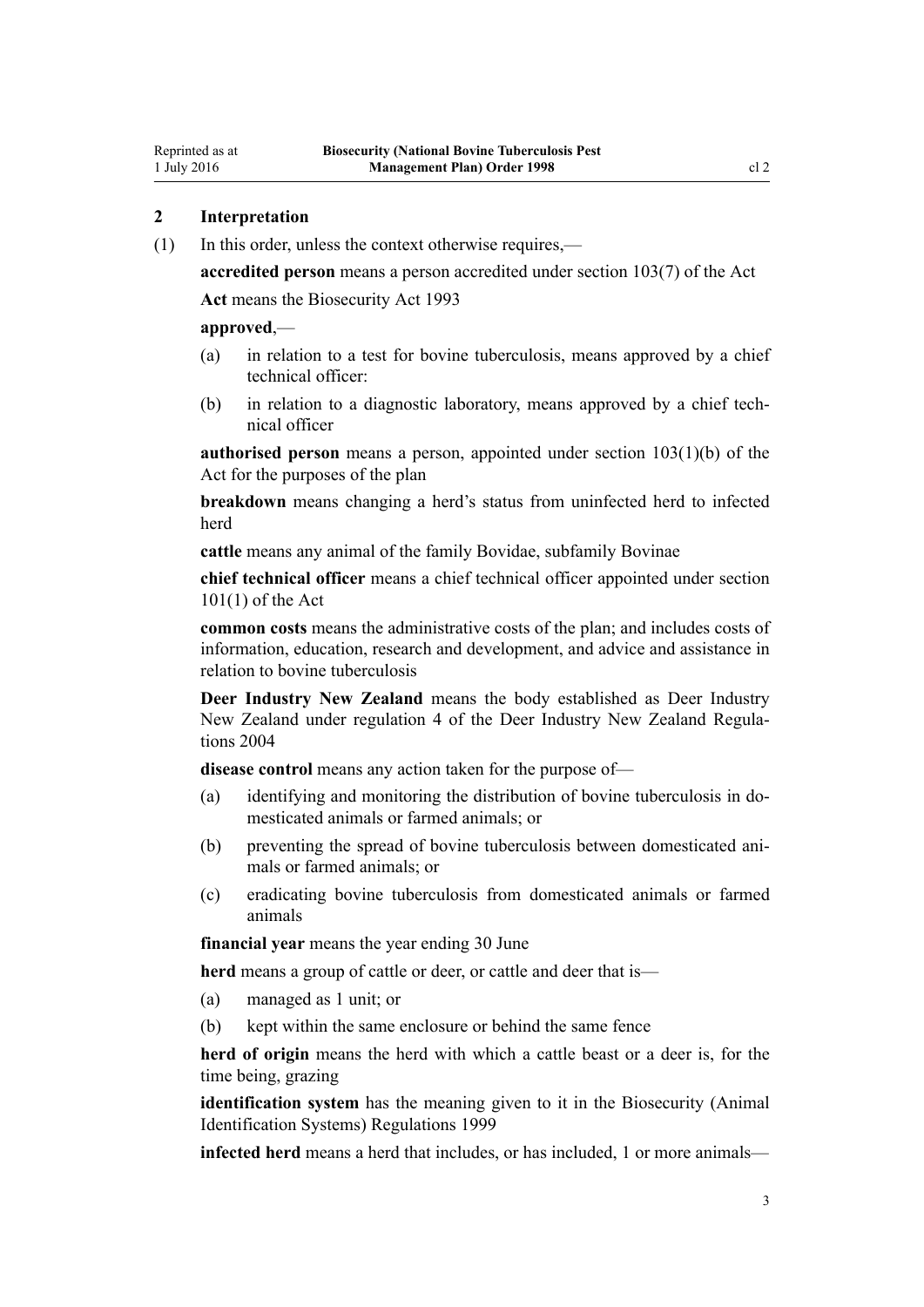- (a) that has reacted positively to an approved test for bovine tuberculosis; or
- (b) that exhibits gross bovine tuberculosis lesions; or
- (c) from which a tissue specimen has been taken, and histopathology or a culture analysis based on that tissue demonstrates the presence of bovine tuberculosis;—

and, in respect of that herd, the information available from the subsequent testing or the subsequent inspection of carcasses of animals is not sufficient to exclude the likelihood that bovine tuberculosis remains in animals within the herd

**person in charge**, in relation to an animal, includes a person who has the animal in his or her possession or custody, or under his or her care, control, or supervision

**plan** means the National Bovine Tuberculosis Pest Management Plan made by this order

### **TBfree New Zealand** means TBfree New Zealand Limited

**test** means a procedure to establish the presence or absence of bovine tuberculosis, carried out on—

- (a) any animal; or
- (b) any blood or serum sample taken from any animal; or
- (c) any tissue sample taken from any animal

**tuberculosis vector risk area** means an area classified by TBfree New Zealand (or, before 1 July 2013, by the Animal Health Board (Incorporated)) as an area where vectors are present and have the potential to infect herds

**vector** means an animal that is not kept within an enclosure or behind a fence and that is known or suspected by TBfree New Zealand to be capable of harbouring the pest

**vector control** means any action taken for the purpose of—

- (a) preventing the spread of bovine tuberculosis between vectors; or
- (b) preventing the spread of bovine tuberculosis from vectors to domesticated or farmed animals; or
- (c) eradicating bovine tuberculosis from vectors

**veterinarian** means a person registered as a veterinarian or a specialist under the [Veterinarians Act 2005](http://prd-lgnz-nlb.prd.pco.net.nz/pdflink.aspx?id=DLM363858).

(2) Unless the context otherwise requires, terms and expressions that are not defined in this order but that are defined in the Act have the same meaning as in the Act.

Clause 2(1) **authorised person**: amended, on 18 September 2012, by [section 93](http://prd-lgnz-nlb.prd.pco.net.nz/pdflink.aspx?id=DLM3388552) of the Biosecurity Law Reform Act 2012 (2012 No 73).

Clause 2(1) **Board**: revoked, on 1 July 2013, by [clause 4\(1\)](http://prd-lgnz-nlb.prd.pco.net.nz/pdflink.aspx?id=DLM5201140) of the Biosecurity (National Bovine Tuberculosis Pest Management Plan) Amendment Order 2013 (SR 2013/203).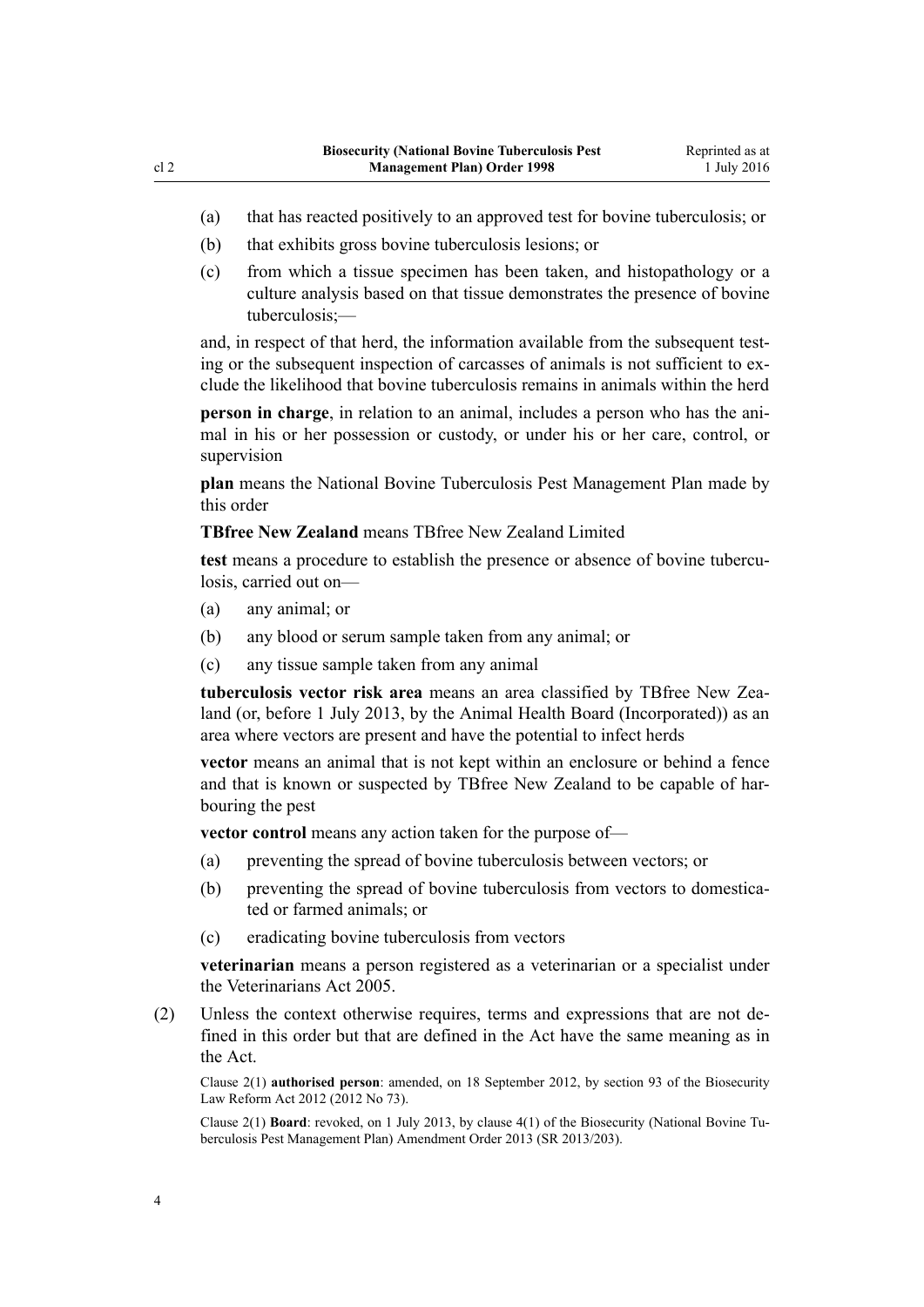<span id="page-4-0"></span>Clause 2(1) **breakdown**: inserted, on 30 September 2004, by [clause 3\(1\)](http://prd-lgnz-nlb.prd.pco.net.nz/pdflink.aspx?id=DLM283061) of the Biosecurity (National Bovine Tuberculosis Pest Management Strategy) Amendment Order 2004 (SR 2004/271).

Clause 2(1) **cattle**: amended, on 26 May 2011, by [clause 4](http://prd-lgnz-nlb.prd.pco.net.nz/pdflink.aspx?id=DLM3696907) of the Biosecurity (National Bovine Tuberculosis Pest Management Strategy) Amendment Order (No 2) 2011 (SR 2011/151).

Clause 2(1) **common costs**: amended, on 18 September 2012, by [section 93](http://prd-lgnz-nlb.prd.pco.net.nz/pdflink.aspx?id=DLM3388552) of the Biosecurity Law Reform Act 2012 (2012 No 73).

Clause 2(1) **Deer Industry New Zealand**: inserted, on 1 July 2016, by [clause 4\(2\)](http://prd-lgnz-nlb.prd.pco.net.nz/pdflink.aspx?id=DLM6839735) of the Biosecurity (National Bovine Tuberculosis Pest Management Plan) Amendment Order 2016 (LI 2016/112).

Clause 2(1) **financial year**: inserted, on 1 July 2016, by [clause 4\(2\)](http://prd-lgnz-nlb.prd.pco.net.nz/pdflink.aspx?id=DLM6839735) of the Biosecurity (National Bovine Tuberculosis Pest Management Plan) Amendment Order 2016 (LI 2016/112).

Clause 2(1) **herd**: substituted, on 30 September 2004, by [clause 3\(2\)](http://prd-lgnz-nlb.prd.pco.net.nz/pdflink.aspx?id=DLM283061) of the Biosecurity (National Bovine Tuberculosis Pest Management Strategy) Amendment Order 2004 (SR 2004/271).

Clause 2(1) **herd of origin**: inserted, on 30 September 2004, by [clause 3\(2\)](http://prd-lgnz-nlb.prd.pco.net.nz/pdflink.aspx?id=DLM283061) of the Biosecurity (National Bovine Tuberculosis Pest Management Strategy) Amendment Order 2004 (SR 2004/271).

Clause 2(1) **identification system**: inserted, on 1 July 2011, by [clause 4](http://prd-lgnz-nlb.prd.pco.net.nz/pdflink.aspx?id=DLM3765120) of the Biosecurity (National Bovine Tuberculosis Pest Management Strategy) Amendment Order 2011 (SR 2011/150).

Clause 2(1) **person in charge**: inserted, on 30 September 2004, by [clause 3\(3\)](http://prd-lgnz-nlb.prd.pco.net.nz/pdflink.aspx?id=DLM283061) of the Biosecurity (National Bovine Tuberculosis Pest Management Strategy) Amendment Order 2004 (SR 2004/271).

Clause 2(1) **plan**: inserted, on 18 September 2012, by [section 93](http://prd-lgnz-nlb.prd.pco.net.nz/pdflink.aspx?id=DLM3388552) of the Biosecurity Law Reform Act 2012 (2012 No 73).

Clause 2(1) **strategy**: revoked, on 18 September 2012, by [section 93](http://prd-lgnz-nlb.prd.pco.net.nz/pdflink.aspx?id=DLM3388552) of the Biosecurity Law Reform Act 2012 (2012 No 73).

Clause 2(1) **TBfree New Zealand**: inserted, on 1 July 2013, by [clause 4\(2\)](http://prd-lgnz-nlb.prd.pco.net.nz/pdflink.aspx?id=DLM5201140) of the Biosecurity (National Bovine Tuberculosis Pest Management Plan) Amendment Order 2013 (SR 2013/203).

Clause 2(1) **test**: inserted, on 30 September 2004, by [clause 3\(4\)](http://prd-lgnz-nlb.prd.pco.net.nz/pdflink.aspx?id=DLM283061) of the Biosecurity (National Bovine Tuberculosis Pest Management Strategy) Amendment Order 2004 (SR 2004/271).

Clause 2(1) **tuberculosis vector free area**: revoked, on 1 July 2016, by [clause 4\(1\)](http://prd-lgnz-nlb.prd.pco.net.nz/pdflink.aspx?id=DLM6839735) of the Biosecurity (National Bovine Tuberculosis Pest Management Plan) Amendment Order 2016 (LI 2016/112).

Clause 2(1) **tuberculosis vector risk area**: amended, on 1 July 2013, by [clause 4\(4\)](http://prd-lgnz-nlb.prd.pco.net.nz/pdflink.aspx?id=DLM5201140) of the Biosecurity (National Bovine Tuberculosis Pest Management Plan) Amendment Order 2013 (SR 2013/203).

Clause 2(1) **vector**: amended, on 1 July 2013, by [clause 4\(5\)](http://prd-lgnz-nlb.prd.pco.net.nz/pdflink.aspx?id=DLM5201140) of the Biosecurity (National Bovine Tuberculosis Pest Management Plan) Amendment Order 2013 (SR 2013/203).

Clause 2(1) **veterinarian**: amended, on 22 December 2005, by [section 105](http://prd-lgnz-nlb.prd.pco.net.nz/pdflink.aspx?id=DLM364675) of the Veterinarians Act 2005 (2005 No 126).

#### **3 National Bovine Tuberculosis Pest Management Plan**

This order makes the National Bovine Tuberculosis Pest Management Plan.

Clause 3 heading: amended, on 18 September 2012, by [section 93](http://prd-lgnz-nlb.prd.pco.net.nz/pdflink.aspx?id=DLM3388552) of the Biosecurity Law Reform Act 2012 (2012 No 73).

Clause 3: amended, on 18 September 2012, by [section 93](http://prd-lgnz-nlb.prd.pco.net.nz/pdflink.aspx?id=DLM3388552) of the Biosecurity Law Reform Act 2012 (2012 No 73).

### **4 Pest**

The organism *Mycobacterium bovis*, the cause of the disease of bovine tuberculosis, is the pest to be managed in accordance with the plan.

Clause 4: amended, on 18 September 2012, by [section 93](http://prd-lgnz-nlb.prd.pco.net.nz/pdflink.aspx?id=DLM3388552) of the Biosecurity Law Reform Act 2012 (2012 No 73).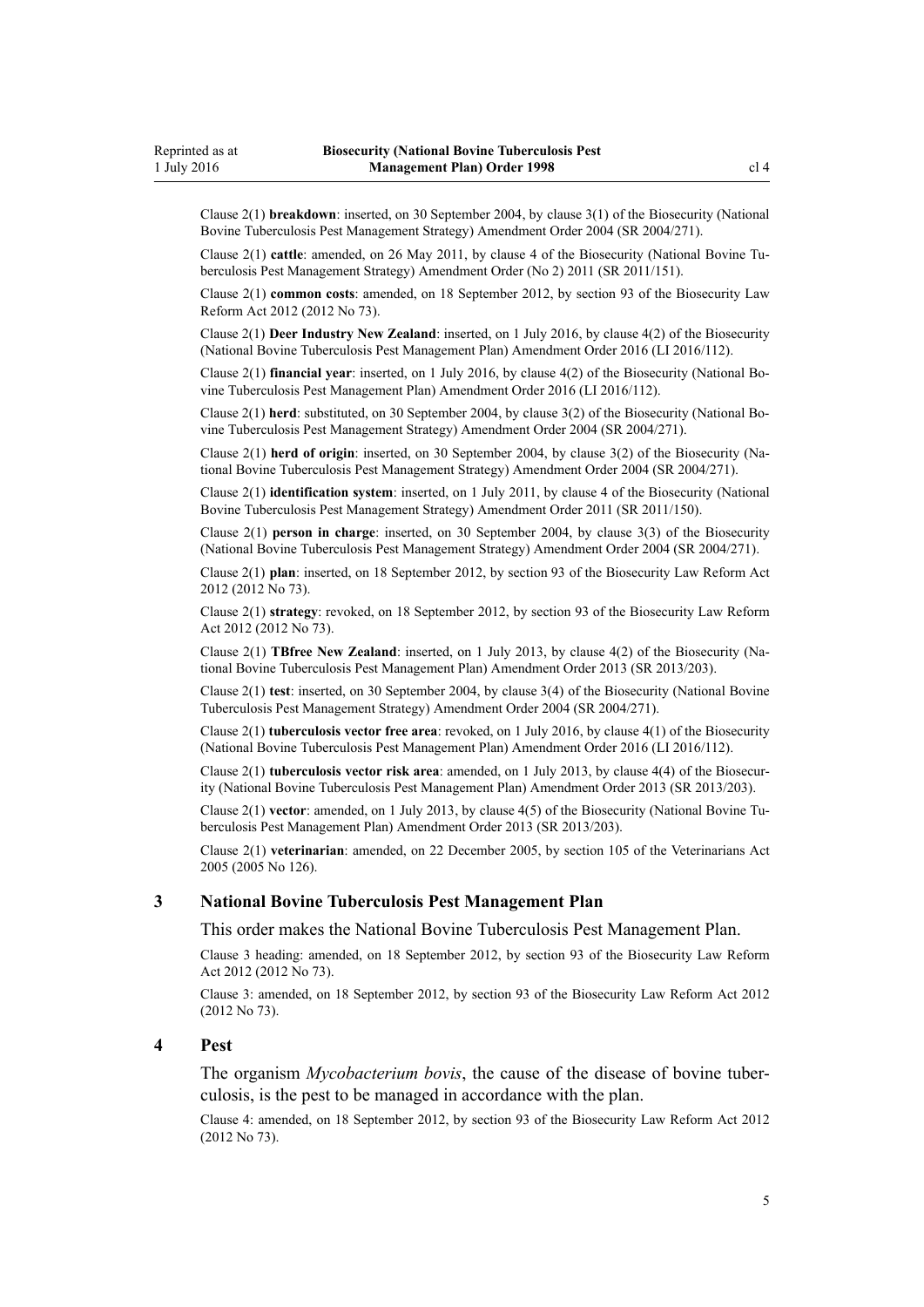### <span id="page-5-0"></span>**5 Objectives of plan**

- (1) The plan's primary objective is the eradication of Mycobacterium bovis (which causes bovine tuberculosis) from New Zealand by the end of the term of the plan, with the following key milestones:
	- (a) freedom from bovine tuberculosis in cattle and deer by 30 June 2026; and
	- (b) freedom from bovine tuberculosis in possums by 30 June 2040.
- (1A) For the purposes of subclause (1), **freedom from bovine tuberculosis** means that the statistical likelihood of bovine tuberculosis being present in the population of the species concerned is assessed by TBfree New Zealand as being no greater than 0.0001% throughout the preceding 12-month period.
- (2) The plan's secondary objective, to be achieved while achieving the primary objective, is to keep at the lowest possible level, and at no greater than 0.2% throughout the term of the plan, the national annual bovine tuberculosis infected herd period prevalence calculated as follows:
	- (a) add the number of infected herds at the start of a financial year to the number of infected herds coming to notice during the financial year; and
	- (b) divide the sum by the total number of herds; and
	- (c) express the quotient as a percentage.

Clause 5: substituted, on 1 July 2011, by [clause 5](http://prd-lgnz-nlb.prd.pco.net.nz/pdflink.aspx?id=DLM3765124) of the Biosecurity (National Bovine Tuberculosis Pest Management Strategy) Amendment Order 2011 (SR 2011/150).

Clause 5 heading: amended, on 18 September 2012, by [section 93](http://prd-lgnz-nlb.prd.pco.net.nz/pdflink.aspx?id=DLM3388552) of the Biosecurity Law Reform Act 2012 (2012 No 73).

Clause 5(1): replaced, on 1 July 2016, by [clause 5\(1\)](http://prd-lgnz-nlb.prd.pco.net.nz/pdflink.aspx?id=DLM6839741) of the Biosecurity (National Bovine Tuberculosis Pest Management Plan) Amendment Order 2016 (LI 2016/112).

Clause 5(1A): inserted, on 1 July 2016, by [clause 5\(1\)](http://prd-lgnz-nlb.prd.pco.net.nz/pdflink.aspx?id=DLM6839741) of the Biosecurity (National Bovine Tuberculosis Pest Management Plan) Amendment Order 2016 (LI 2016/112).

Clause 5(2): amended, on 1 July 2016, by [clause 5\(2\)](http://prd-lgnz-nlb.prd.pco.net.nz/pdflink.aspx?id=DLM6839741) of the Biosecurity (National Bovine Tuberculosis Pest Management Plan) Amendment Order 2016 (LI 2016/112).

Clause 5(2): amended, on 18 September 2012, by [section 93](http://prd-lgnz-nlb.prd.pco.net.nz/pdflink.aspx?id=DLM3388552) of the Biosecurity Law Reform Act 2012 (2012 No 73).

#### **5A Principal measures to implement plan**

The principal measures to be taken to implement the plan are—

- (a) the detection of bovine tuberculosis by testing herds and vectors for bovine tuberculosis:
- (b) the slaughter of domestic animals suspected of being infected with bovine tuberculosis:
- (c) the management of vector populations in tuberculosis vector risk areas and in buffer control zones associated with those areas:
- (d) the controls on the movement of cattle and deer.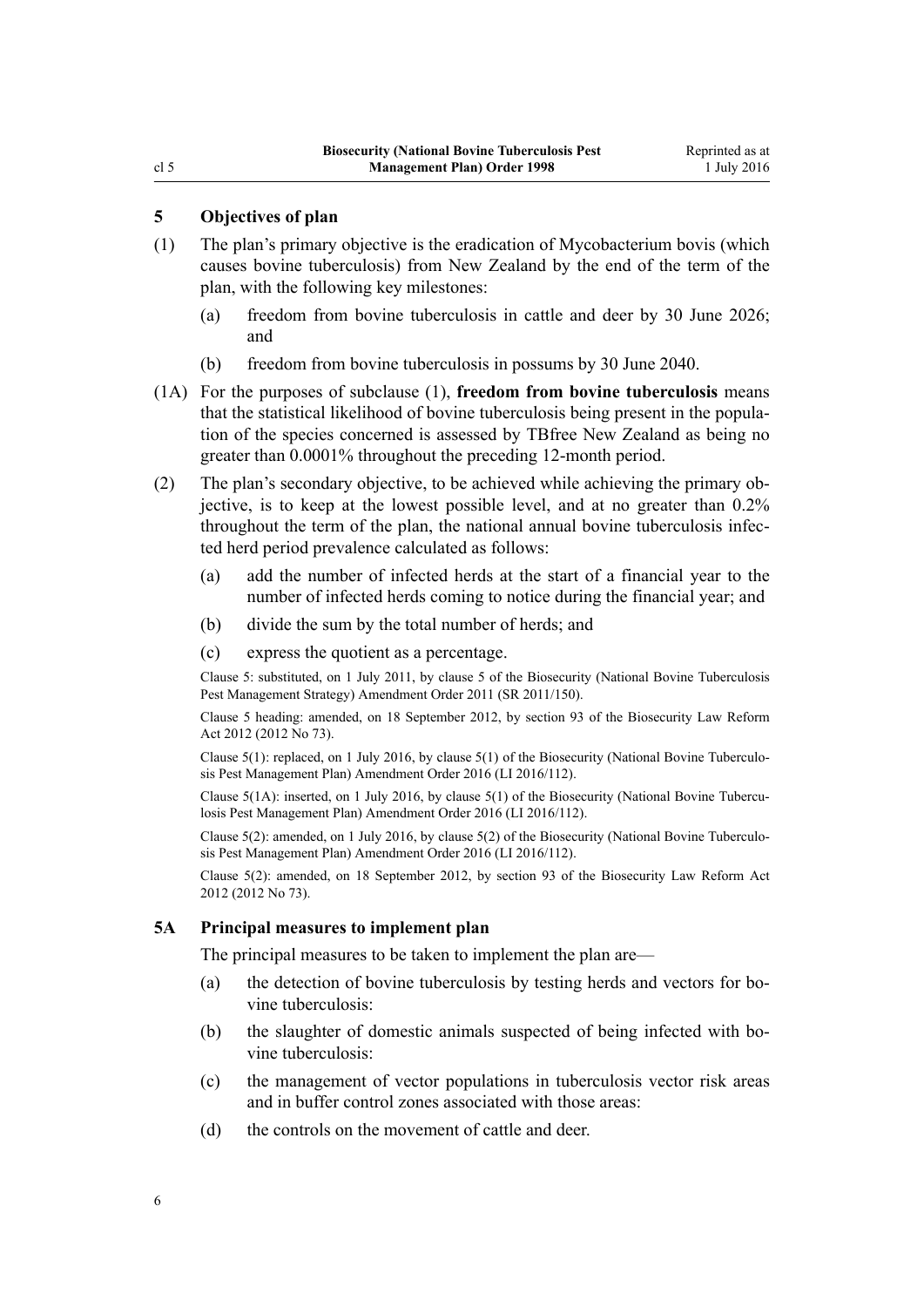<span id="page-6-0"></span>Clause 5A: inserted, on 30 September 2004, by [clause 5](http://prd-lgnz-nlb.prd.pco.net.nz/pdflink.aspx?id=DLM283074) of the Biosecurity (National Bovine Tuberculosis Pest Management Strategy) Amendment Order 2004 (SR 2004/271).

Clause 5A heading: amended, on 18 September 2012, by [section 93](http://prd-lgnz-nlb.prd.pco.net.nz/pdflink.aspx?id=DLM3388552) of the Biosecurity Law Reform Act 2012 (2012 No 73).

Clause 5A: amended, on 18 September 2012, by [section 93](http://prd-lgnz-nlb.prd.pco.net.nz/pdflink.aspx?id=DLM3388552) of the Biosecurity Law Reform Act 2012 (2012 No 73).

### **6 Management agency**

The management agency responsible for implementing the plan is TBfree New Zealand.

Clause 6: amended, on 1 July 2013, by [clause 5](http://prd-lgnz-nlb.prd.pco.net.nz/pdflink.aspx?id=DLM5201147) of the Biosecurity (National Bovine Tuberculosis Pest Management Plan) Amendment Order 2013 (SR 2013/203).

Clause 6: amended, on 18 September 2012, by [section 93](http://prd-lgnz-nlb.prd.pco.net.nz/pdflink.aspx?id=DLM3388552) of the Biosecurity Law Reform Act 2012 (2012 No 73).

### **7 Term of plan**

The plan remains in force until 30 June 2055.

Clause 7: substituted, on 30 September 2004, by [clause 6](http://prd-lgnz-nlb.prd.pco.net.nz/pdflink.aspx?id=DLM283076) of the Biosecurity (National Bovine Tuberculosis Pest Management Strategy) Amendment Order 2004 (SR 2004/271).

Clause 7 heading: amended, on 18 September 2012, by [section 93](http://prd-lgnz-nlb.prd.pco.net.nz/pdflink.aspx?id=DLM3388552) of the Biosecurity Law Reform Act 2012 (2012 No 73).

Clause 7: amended, on 1 July 2016, by [clause 6](http://prd-lgnz-nlb.prd.pco.net.nz/pdflink.aspx?id=DLM6839743) of the Biosecurity (National Bovine Tuberculosis Pest Management Plan) Amendment Order 2016 (LI 2016/112).

Clause 7: amended, on 18 September 2012, by [section 93](http://prd-lgnz-nlb.prd.pco.net.nz/pdflink.aspx?id=DLM3388552) of the Biosecurity Law Reform Act 2012 (2012 No 73).

#### **8 Powers used to implement the plan**

- (1) The powers conferred on an authorised person by [sections 106](http://prd-lgnz-nlb.prd.pco.net.nz/pdflink.aspx?id=DLM316077), [109](http://prd-lgnz-nlb.prd.pco.net.nz/pdflink.aspx?id=DLM316083), [111,](http://prd-lgnz-nlb.prd.pco.net.nz/pdflink.aspx?id=DLM316300) [113](http://prd-lgnz-nlb.prd.pco.net.nz/pdflink.aspx?id=DLM316306), [114](http://prd-lgnz-nlb.prd.pco.net.nz/pdflink.aspx?id=DLM316307), [118](http://prd-lgnz-nlb.prd.pco.net.nz/pdflink.aspx?id=DLM316318), [119](http://prd-lgnz-nlb.prd.pco.net.nz/pdflink.aspx?id=DLM316319), [121](http://prd-lgnz-nlb.prd.pco.net.nz/pdflink.aspx?id=DLM316321), [121A](http://prd-lgnz-nlb.prd.pco.net.nz/pdflink.aspx?id=DLM316325), [122,](http://prd-lgnz-nlb.prd.pco.net.nz/pdflink.aspx?id=DLM316331) [123](http://prd-lgnz-nlb.prd.pco.net.nz/pdflink.aspx?id=DLM316333), and [130](http://prd-lgnz-nlb.prd.pco.net.nz/pdflink.aspx?id=DLM316351) of the Act may be used by an authorised person, appointed for the purposes of the plan, to implement the plan.
- (2) The powers conferred on a management agency by [sections 128](http://prd-lgnz-nlb.prd.pco.net.nz/pdflink.aspx?id=DLM316345) and [131](http://prd-lgnz-nlb.prd.pco.net.nz/pdflink.aspx?id=DLM316356) of the Act may be used by the management agency to implement the plan.
- (3) The power in [section 114A](http://prd-lgnz-nlb.prd.pco.net.nz/pdflink.aspx?id=DLM316309) of the Act may be used to implement the plan.

Clause 8 heading: amended, on 18 September 2012, by [section 93](http://prd-lgnz-nlb.prd.pco.net.nz/pdflink.aspx?id=DLM3388552) of the Biosecurity Law Reform Act 2012 (2012 No 73).

Clause 8(1): amended, on 18 September 2012, by [section 93](http://prd-lgnz-nlb.prd.pco.net.nz/pdflink.aspx?id=DLM3388552) of the Biosecurity Law Reform Act 2012 (2012 No 73).

Clause 8(1): amended, on 30 September 2004, by [clause 7](http://prd-lgnz-nlb.prd.pco.net.nz/pdflink.aspx?id=DLM283078) of the Biosecurity (National Bovine Tuberculosis Pest Management Strategy) Amendment Order 2004 (SR 2004/271).

Clause 8(2): amended, on 18 September 2012, by [section 93](http://prd-lgnz-nlb.prd.pco.net.nz/pdflink.aspx?id=DLM3388552) of the Biosecurity Law Reform Act 2012 (2012 No 73).

Clause 8(3): amended, on 18 September 2012, by [section 93](http://prd-lgnz-nlb.prd.pco.net.nz/pdflink.aspx?id=DLM3388552) of the Biosecurity Law Reform Act 2012 (2012 No 73).

### **9 Plan rules**

[Clauses 10 to 17A](#page-7-0) contain the plan rules.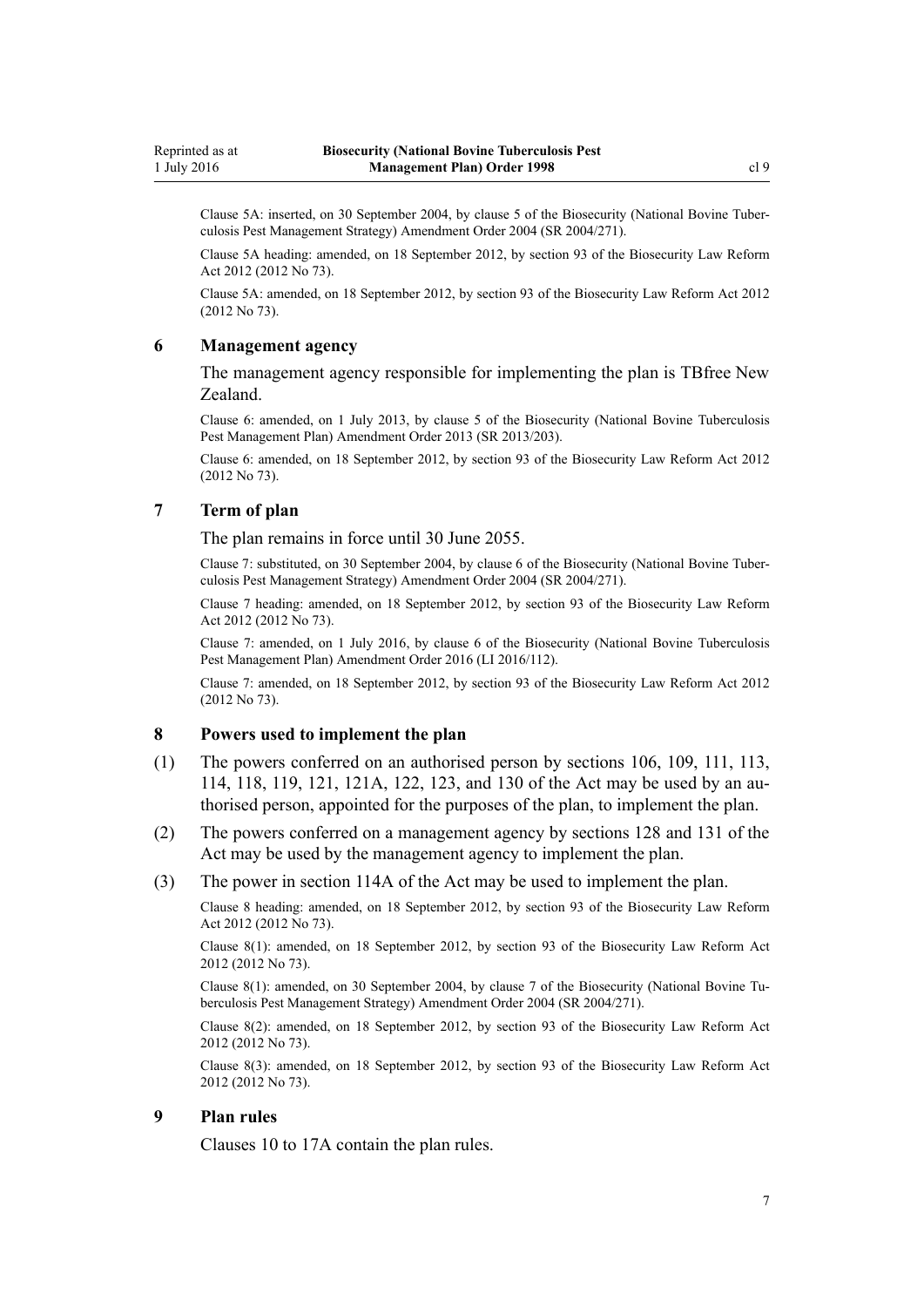<span id="page-7-0"></span>Clause 9: substituted, on 30 September 2004, by [clause 8](http://prd-lgnz-nlb.prd.pco.net.nz/pdflink.aspx?id=DLM283079) of the Biosecurity (National Bovine Tuberculosis Pest Management Strategy) Amendment Order 2004 (SR 2004/271).

Clause 9 heading: amended, on 18 September 2012, by [section 93](http://prd-lgnz-nlb.prd.pco.net.nz/pdflink.aspx?id=DLM3388552) of the Biosecurity Law Reform Act 2012 (2012 No 73).

Clause 9: amended, on 18 September 2012, by [section 93](http://prd-lgnz-nlb.prd.pco.net.nz/pdflink.aspx?id=DLM3388552) of the Biosecurity Law Reform Act 2012 (2012 No 73).

### **10 Obligation to notify TBfree New Zealand of place where herd is kept**

- (1) Every person who owns or is in charge of a herd must notify TBfree New Zealand or an authorised person of the place where the herd is, for the time being, kept.
- (2) A breach of this rule is an offence under [section 154N\(18\)](http://prd-lgnz-nlb.prd.pco.net.nz/pdflink.aspx?id=DLM4759461) of the Act.

Clause 10 heading: amended, on 1 July 2013, by [clause 6\(1\)](http://prd-lgnz-nlb.prd.pco.net.nz/pdflink.aspx?id=DLM5201148) of the Biosecurity (National Bovine Tuberculosis Pest Management Plan) Amendment Order 2013 (SR 2013/203).

Clause 10(1): amended, on 1 July 2013, by [clause 6\(2\)](http://prd-lgnz-nlb.prd.pco.net.nz/pdflink.aspx?id=DLM5201148) of the Biosecurity (National Bovine Tuberculosis Pest Management Plan) Amendment Order 2013 (SR 2013/203).

Clause 10(2): amended, on 18 September 2012, by [section 93](http://prd-lgnz-nlb.prd.pco.net.nz/pdflink.aspx?id=DLM3388552) of the Biosecurity Law Reform Act 2012 (2012 No 73).

### **11 Obligation to provide facilities and assistance for restraint of animals**

- (1) Every person who owns or is in charge of a herd that is required to be tested for the presence or absence of bovine tuberculosis, must provide sufficient facilities and assistance for holding, handling, and restraint of the cattle or deer to enable the tests to be safely carried out and identification to be safely applied in accordance with clause 12.
- (2) A breach of this rule is an offence under [section 154N\(18\)](http://prd-lgnz-nlb.prd.pco.net.nz/pdflink.aspx?id=DLM4759461) of the Act.

Clause 11(2): amended, on 18 September 2012, by [section 93](http://prd-lgnz-nlb.prd.pco.net.nz/pdflink.aspx?id=DLM3388552) of the Biosecurity Law Reform Act 2012 (2012 No 73).

### **12 Identification of animals with bovine tuberculosis**

- (1) If an animal has tested positive for bovine tuberculosis, or is to be moved from an infected herd, an ear tag or other identification may be applied to the animal.
- (2) Only an inspector, authorised person, or accredited person may remove, alter, or deface an ear tag or other identification applied in accordance with subclause (1), unless—
	- (a) an inspector or authorised person has given written permission for another person to do so; or
	- (b) an accredited person has given written confirmation that the animal has tested negative for bovine tuberculosis.
- (3) A breach of this rule is an offence under [section 154N\(18\)](http://prd-lgnz-nlb.prd.pco.net.nz/pdflink.aspx?id=DLM4759461) of the Act.

Clause 12: substituted, on 30 September 2004, by [clause 9](http://prd-lgnz-nlb.prd.pco.net.nz/pdflink.aspx?id=DLM283081) of the Biosecurity (National Bovine Tuberculosis Pest Management Strategy) Amendment Order 2004 (SR 2004/271).

Clause 12(3): amended, on 18 September 2012, by [section 93](http://prd-lgnz-nlb.prd.pco.net.nz/pdflink.aspx?id=DLM3388552) of the Biosecurity Law Reform Act 2012 (2012 No 73).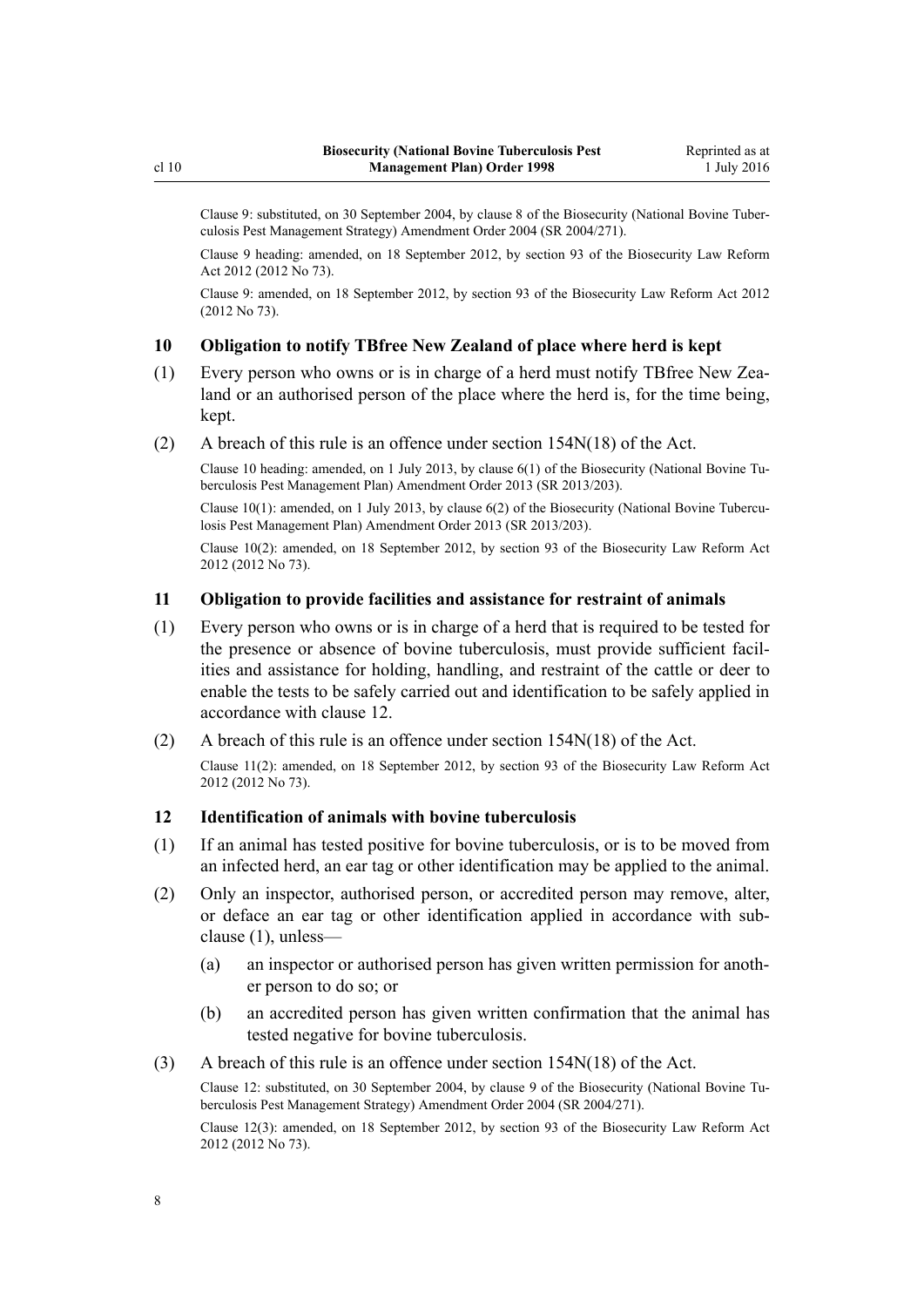### **12A Identification of cattle and deer for testing**

- (1) When directed to do so by an inspector or authorised person, the owner or person in charge of a herd must identify, in the manner directed, any member of that herd that is required to be tested.
- (2) A breach of this rule is an offence under [section 154N\(18\)](http://prd-lgnz-nlb.prd.pco.net.nz/pdflink.aspx?id=DLM4759461) of the Act. Clause 12A: inserted, on 30 September 2004, by [clause 10](http://prd-lgnz-nlb.prd.pco.net.nz/pdflink.aspx?id=DLM283083) of the Biosecurity (National Bovine Tuberculosis Pest Management Strategy) Amendment Order 2004 (SR 2004/271). Clause 12A(2): amended, on 18 September 2012, by [section 93](http://prd-lgnz-nlb.prd.pco.net.nz/pdflink.aspx?id=DLM3388552) of the Biosecurity Law Reform Act 2012 (2012 No 73).

### **12B Declarations**

<span id="page-8-0"></span>Reprinted as at 1 July 2016

- (1) A cattle beast or deer aged 30 days or more that is being moved must be accompanied throughout the movement by a declaration that complies with [clause 12C.](#page-9-0)
- (2) The owner of the animal to be moved, or any person acting with the authority of the owner, is responsible for the preparation of the declaration, and must—
	- (a) give the declaration to the person in charge of the animal during the movement; and
	- (b) inform the person in charge of the requirements of subclause (3).
- (3) The person in charge must, during the period of his or her charge, ensure that the declaration is—
	- (a) immediately accessible at all times during the movement; and
	- (b) provided for inspection when requested by any person; and
	- (c) if the person in charge changes during the movement, given to the person to whom charge is transferred, together with instructions on the requirements of this subclause; and
	- (d) given to the person to whom the animal is being delivered on completion of the movement.
- (4) If the movement involves more than 1 animal, a single declaration, identifying all the animals being moved, may be used.
- (5) If the movement involves more than 1 animal, and the group of animals is divided or redivided during the movement, the person in charge at the time of the division or redivision must ensure that—
	- (a) the declaration is copied; and
	- (b) the requirements of subclause (3) are complied with in relation to any animals that the person remains in charge of; and
	- (c) the requirements of subclause  $(3)(c)$  are complied with in relation to the animals that are transferred to the charge of another person.
- (6) A breach of this rule is an offence under [section 154N\(18\)](http://prd-lgnz-nlb.prd.pco.net.nz/pdflink.aspx?id=DLM4759461) of the Act.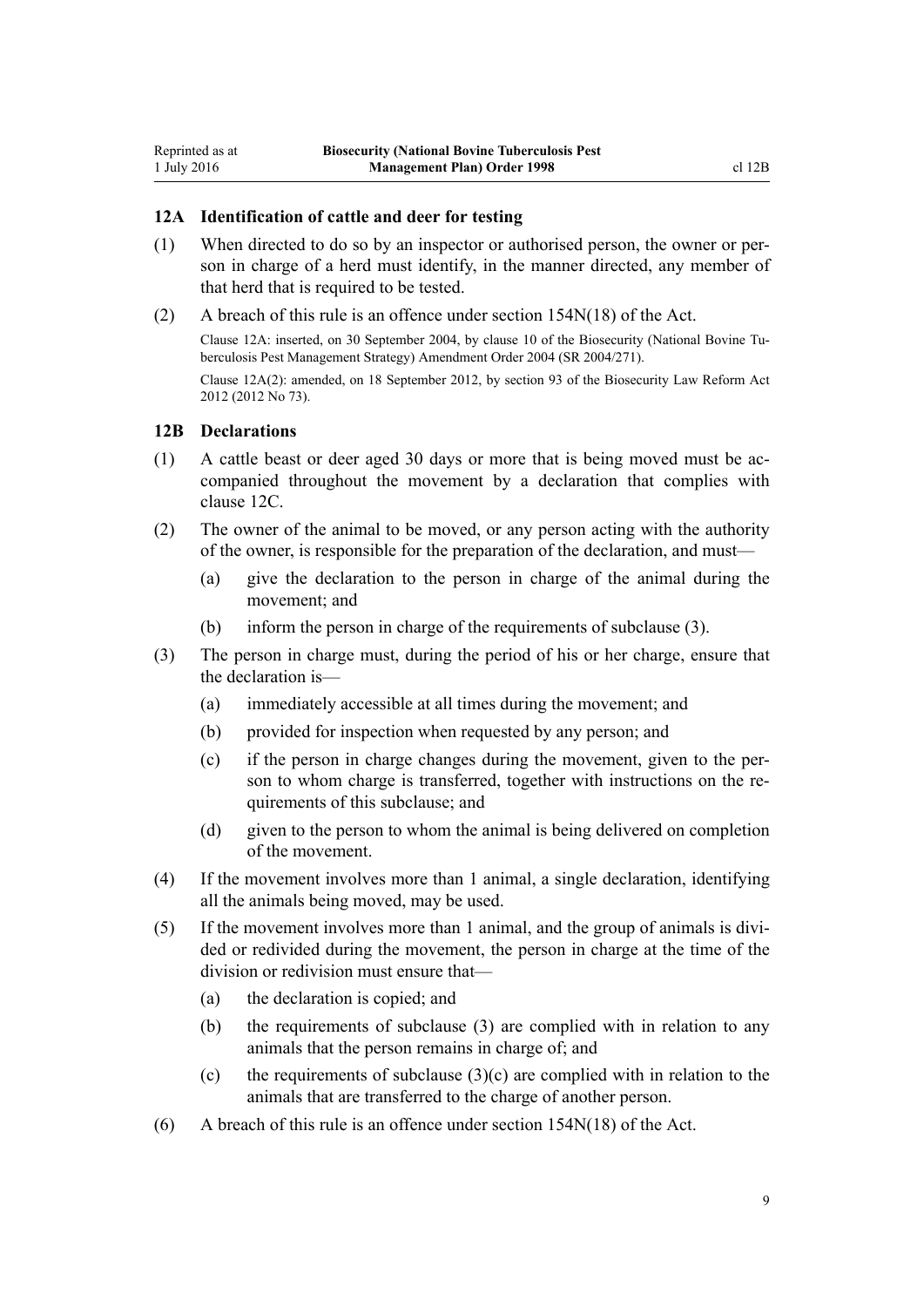<span id="page-9-0"></span>Clause 12B: inserted, on 30 September 2004, by [clause 10](http://prd-lgnz-nlb.prd.pco.net.nz/pdflink.aspx?id=DLM283083) of the Biosecurity (National Bovine Tuberculosis Pest Management Strategy) Amendment Order 2004 (SR 2004/271).

Clause 12B(6): amended, on 18 September 2012, by [section 93](http://prd-lgnz-nlb.prd.pco.net.nz/pdflink.aspx?id=DLM3388552) of the Biosecurity Law Reform Act 2012 (2012 No 73).

### **12C Form and content of declarations**

- (1) A declaration required under [clause 12B](#page-8-0) must—
	- (a) be in a form approved by TBfree New Zealand (or, if the form of the declaration was approved before 1 July 2013, the Animal Health Board (Incorporated)); and
	- (b) be completed, signed, and dated by—
		- (i) the owner of the cattle beast or deer to which it relates; or
		- (ii) a person acting with the authority of the owner; and
	- (c) include—
		- (i) the name and address of the person completing, signing, and dating the form:
		- (ii) the herd identification number of the herd from which the animal is being moved as given to that herd in accordance with the identification system approved by the Director, Preparedness and Partnerships, on 22 June 2012 for the purposes of bovine tuberculosis control, marking the presence or absence in organisms of particular qualities, and meeting the certification requirements of overseas authorities and notified in the *Gazette* on 28 June 2012, at p 2074 (or any other identification system that is approved in its place):
		- (iii) the species or class of the animal (examples include hind, dairy cow, heifer, and beef bull):
		- (iv) information on whether the animal was born at the place or establishment from which it is being moved:
		- (v) if the animal was not born at the place or establishment from which it is being moved, information on whether the animal has been managed or kept at that place or establishment for 60 days or more:
		- (vi) if the animal was not born at the place or establishment from which it is being moved and has not been managed or kept at that place or establishment for 60 days or more, information on whether there is a declaration under [clause 12B](#page-8-0) that relates to a movement of the animal in the previous 60 days:
		- (vii) the bovine tuberculosis status, if any, assigned by TBfree New Zealand (or, if the status was assigned before 1 July 2013, the Animal Health Board (Incorporated)) to the animal's herd of origin: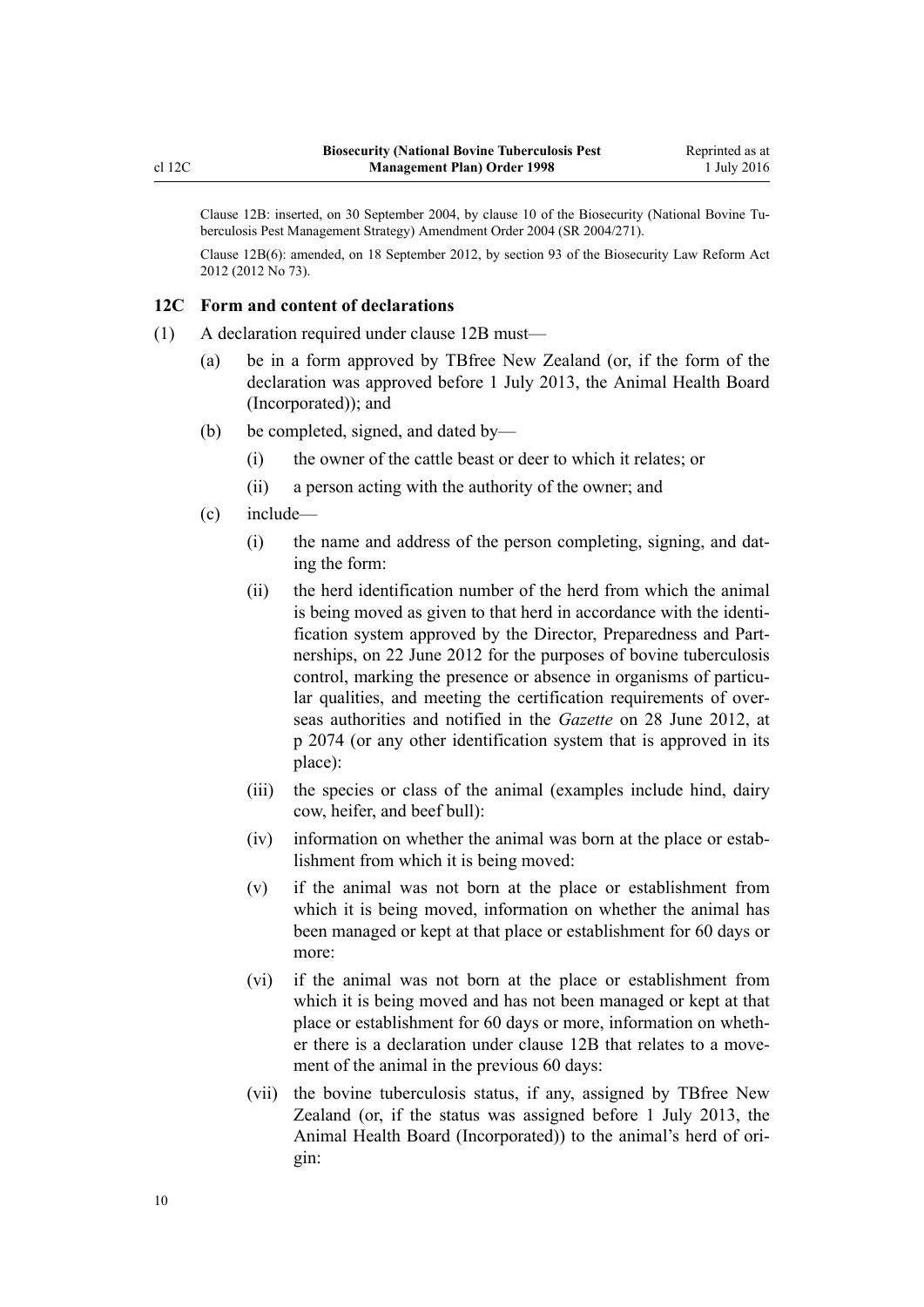- <span id="page-10-0"></span>(viii) information on whether the animal has been tested while at the place or establishment from which it is being moved:
- (ix) the date of the latest test carried out on the animal:
- $(x)$  the date of the latest test carried out on the animal's herd of origin:
- (xi) information on whether bovine tuberculosis was detected in any animal as a result of a test carried out under subparagraph (ix) or subparagraph (x):
- (xii) information on whether the animal has ever been vaccinated against Johne's disease:
- (xiii) information on whether the animal's herd of origin is subject to movement control under the Act:
- (xiv) information on whether the animal is being moved from a place or establishment that is within a controlled area declared under [sec](http://prd-lgnz-nlb.prd.pco.net.nz/pdflink.aspx?id=DLM316356)[tion 131](http://prd-lgnz-nlb.prd.pco.net.nz/pdflink.aspx?id=DLM316356) of the Act:
- (xv) if the animal is being moved from a place or establishment that is within a controlled area declared under [section 131](http://prd-lgnz-nlb.prd.pco.net.nz/pdflink.aspx?id=DLM316356) of the Act, information on whether the animal has been tested during the 60 days before the movement.
- (2) Subclause  $(1)(c)(xy)$  does not apply if the animal is being moved directly to a place of slaughter.
- (3) A breach of this rule is an offence under [section 154N\(18\)](http://prd-lgnz-nlb.prd.pco.net.nz/pdflink.aspx?id=DLM4759461) of the Act.

Clause 12C: inserted, on 30 September 2004, by [clause 10](http://prd-lgnz-nlb.prd.pco.net.nz/pdflink.aspx?id=DLM283083) of the Biosecurity (National Bovine Tuberculosis Pest Management Strategy) Amendment Order 2004 (SR 2004/271).

Clause  $12C(1)(a)$ : amended, on 1 July 2013, by [clause 7\(1\)](http://prd-lgnz-nlb.prd.pco.net.nz/pdflink.aspx?id=DLM5201149) of the Biosecurity (National Bovine Tuberculosis Pest Management Plan) Amendment Order 2013 (SR 2013/203).

Clause  $12C(1)(c)(ii)$ : replaced, on 1 July 2013, by [clause 7\(2\)](http://prd-lgnz-nlb.prd.pco.net.nz/pdflink.aspx?id=DLM5201149) of the Biosecurity (National Bovine Tuberculosis Pest Management Plan) Amendment Order 2013 (SR 2013/203).

Clause  $12C(1)(c)(ii)$ : amended, on 1 July 2016, by [clause 7](http://prd-lgnz-nlb.prd.pco.net.nz/pdflink.aspx?id=DLM6839744) of the Biosecurity (National Bovine Tuberculosis Pest Management Plan) Amendment Order 2016 (LI 2016/112).

Clause  $12C(1)(c)(vi)$ : amended, on 1 July 2013, by [clause 7\(3\)](http://prd-lgnz-nlb.prd.pco.net.nz/pdflink.aspx?id=DLM5201149) of the Biosecurity (National Bovine Tuberculosis Pest Management Plan) Amendment Order 2013 (SR 2013/203).

Clause 12C(3): amended, on 18 September 2012, by [section 93](http://prd-lgnz-nlb.prd.pco.net.nz/pdflink.aspx?id=DLM3388552) of the Biosecurity Law Reform Act 2012 (2012 No 73).

### **12D Retention of declarations**

- (1) The owner of an animal to which the declaration required under [clause 12B](#page-8-0) refers must retain a copy of the declaration that he or she completed for 6 months from the date of signing.
- (2) On completion of the movement, the person to whom the animal is delivered must retain the accompanying declaration, or a copy of the declaration, for—
	- (a) 6 months from the date of receipt of the animal; or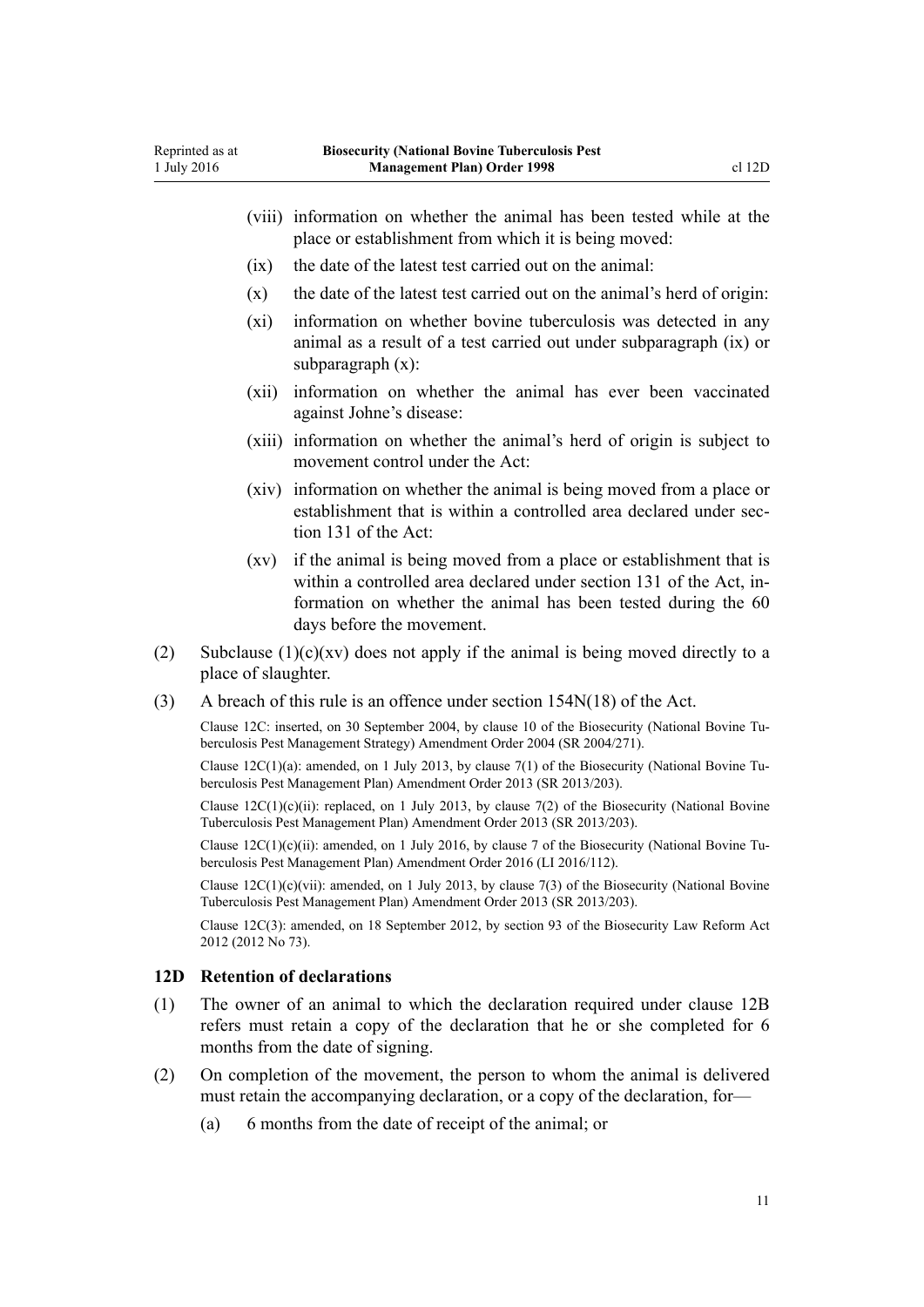- <span id="page-11-0"></span>(b) the period, if greater than 6 months, during which the person is in charge of the animal.
- (3) A breach of this rule is an offence under [section 154N\(18\)](http://prd-lgnz-nlb.prd.pco.net.nz/pdflink.aspx?id=DLM4759461) of the Act.

Clause 12D: inserted, on 30 September 2004, by [clause 10](http://prd-lgnz-nlb.prd.pco.net.nz/pdflink.aspx?id=DLM283083) of the Biosecurity (National Bovine Tuberculosis Pest Management Strategy) Amendment Order 2004 (SR 2004/271). Clause 12D(3): amended, on 18 September 2012, by [section 93](http://prd-lgnz-nlb.prd.pco.net.nz/pdflink.aspx?id=DLM3388552) of the Biosecurity Law Reform Act 2012 (2012 No 73).

### **12E Sales**

- (1) A person who offers a cattle beast or deer for sale must, immediately prior to or at the time of sale, clearly announce or display for a reasonable period at the place where the animal is being offered for sale—
	- (a) the bovine tuberculosis status of the animal; and
	- (b) the date of the animal's last bovine tuberculosis test; and
	- (c) whether that animal has been moved to the place of sale from a place or establishment that is within a controlled area declared under [section 131](http://prd-lgnz-nlb.prd.pco.net.nz/pdflink.aspx?id=DLM316356) of the Act.
- (2) A person who offers a cattle beast or deer for sale must make any declaration required for that animal under [clause 12B](#page-8-0) available for inspection by persons attending the place where the animal is being offered for sale.
- (3) A breach of this rule is an offence under [section 154N\(18\)](http://prd-lgnz-nlb.prd.pco.net.nz/pdflink.aspx?id=DLM4759461) of the Act.

Clause 12E: inserted, on 30 September 2004, by [clause 10](http://prd-lgnz-nlb.prd.pco.net.nz/pdflink.aspx?id=DLM283083) of the Biosecurity (National Bovine Tuberculosis Pest Management Strategy) Amendment Order 2004 (SR 2004/271). Clause 12E(3): amended, on 18 September 2012, by [section 93](http://prd-lgnz-nlb.prd.pco.net.nz/pdflink.aspx?id=DLM3388552) of the Biosecurity Law Reform Act 2012 (2012 No 73).

### **12F Meaning of movement**

- (1) For the purposes of [clauses 12B to 12D](#page-8-0), **movement** means the relocation of an animal.
- (2) A movement—
	- (a) begins when the animal is removed from its herd of origin, or other place or establishment at which it is being kept; and
	- (b) ends when the animal is delivered to its final destination.
- (3) Despite subclauses (1) and (2), no declaration is required if the sole purpose of the movement is to relocate an animal from one part of a property to another part of the same property.
- (4) Subclause (3) does not apply if the movement—
	- (a) results in the animal changing its herd of origin; or
	- (b) involves the animal moving within or from a controlled area declared under [section 131](http://prd-lgnz-nlb.prd.pco.net.nz/pdflink.aspx?id=DLM316356) of the Act.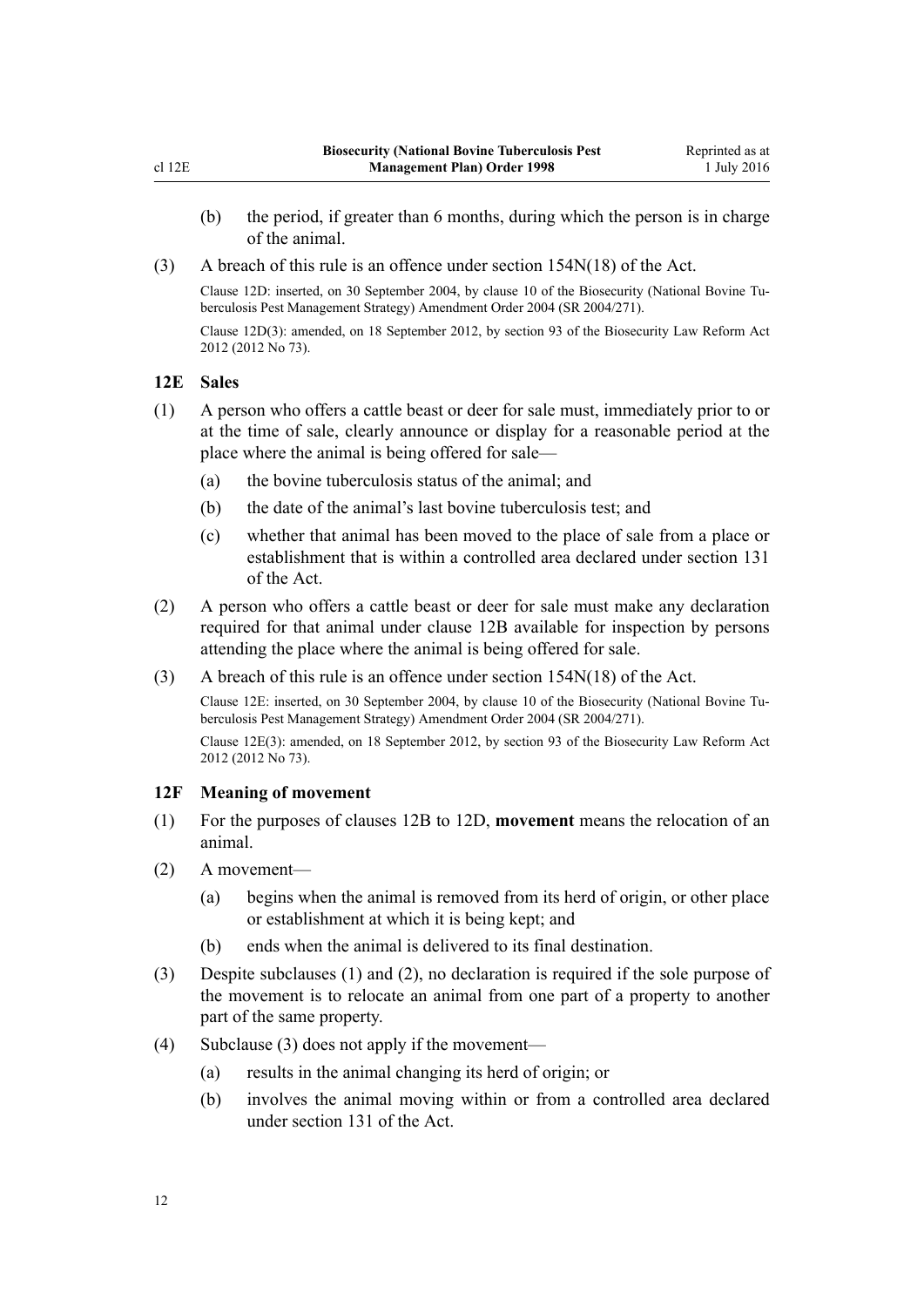<span id="page-12-0"></span>Clause 12F: inserted, on 30 September 2004, by [clause 10](http://prd-lgnz-nlb.prd.pco.net.nz/pdflink.aspx?id=DLM283083) of the Biosecurity (National Bovine Tuberculosis Pest Management Strategy) Amendment Order 2004 (SR 2004/271).

#### **13 Restrictions on testing and treatment of animals**

- (1) Unless the approval of a chief technical officer is first obtained, no person may—
	- (a) apply a test, other than an approved test:
	- (b) vaccinate an animal against bovine tuberculosis:
	- (c) medicate an animal for bovine tuberculosis, either therapeutically or prophylactically:
	- (d) medicate or otherwise treat or vaccinate a cattle beast or deer for the purpose of enhancing, repressing, or altering an animal's response to bovine tuberculosis or to a test.
- (2) Only an inspector, authorised person, or accredited person may apply a test to a cattle beast or deer.
- (3) Subclause (2) does not apply to—
	- (a) a veterinarian acting in the ordinary course of his or her profession when diagnosing the cause of illness in an animal; or
	- (b) a person who is being taught veterinary science at undergraduate level, when acting under the supervision of an authorised person or an accredited person; or
	- (c) a person conducting a test on any blood, serum, or tissue in an approved diagnostic laboratory.
- (4) A breach of this rule is an offence under [section 154N\(18\)](http://prd-lgnz-nlb.prd.pco.net.nz/pdflink.aspx?id=DLM4759461) of the Act.

Clause 13: substituted, on 30 September 2004, by [clause 11](http://prd-lgnz-nlb.prd.pco.net.nz/pdflink.aspx?id=DLM283091) of the Biosecurity (National Bovine Tuberculosis Pest Management Strategy) Amendment Order 2004 (SR 2004/271).

Clause 13(4): amended, on 18 September 2012, by [section 93](http://prd-lgnz-nlb.prd.pco.net.nz/pdflink.aspx?id=DLM3388552) of the Biosecurity Law Reform Act 2012 (2012 No 73).

### **14 Obligation of veterinarians and other persons to submit specimens for investigation**

- (1) This clause applies to any person who—
	- (a) is a veterinarian:
	- (b) is in charge of an animal disease diagnostic laboratory:
	- (c) operates an animal product business within the meaning of the [Animal](http://prd-lgnz-nlb.prd.pco.net.nz/pdflink.aspx?id=DLM33501) [Products Act 1999](http://prd-lgnz-nlb.prd.pco.net.nz/pdflink.aspx?id=DLM33501) where (under a risk management programme registered under [Part 2](http://prd-lgnz-nlb.prd.pco.net.nz/pdflink.aspx?id=DLM34308) of that Act or a regulated control scheme imposed under [Part 3](http://prd-lgnz-nlb.prd.pco.net.nz/pdflink.aspx?id=DLM34388) of that Act) mammals are slaughtered, dressed, or processed for human or animal consumption:
	- (d) operates deer slaughtering premises, a packing house, or a slaughterhouse: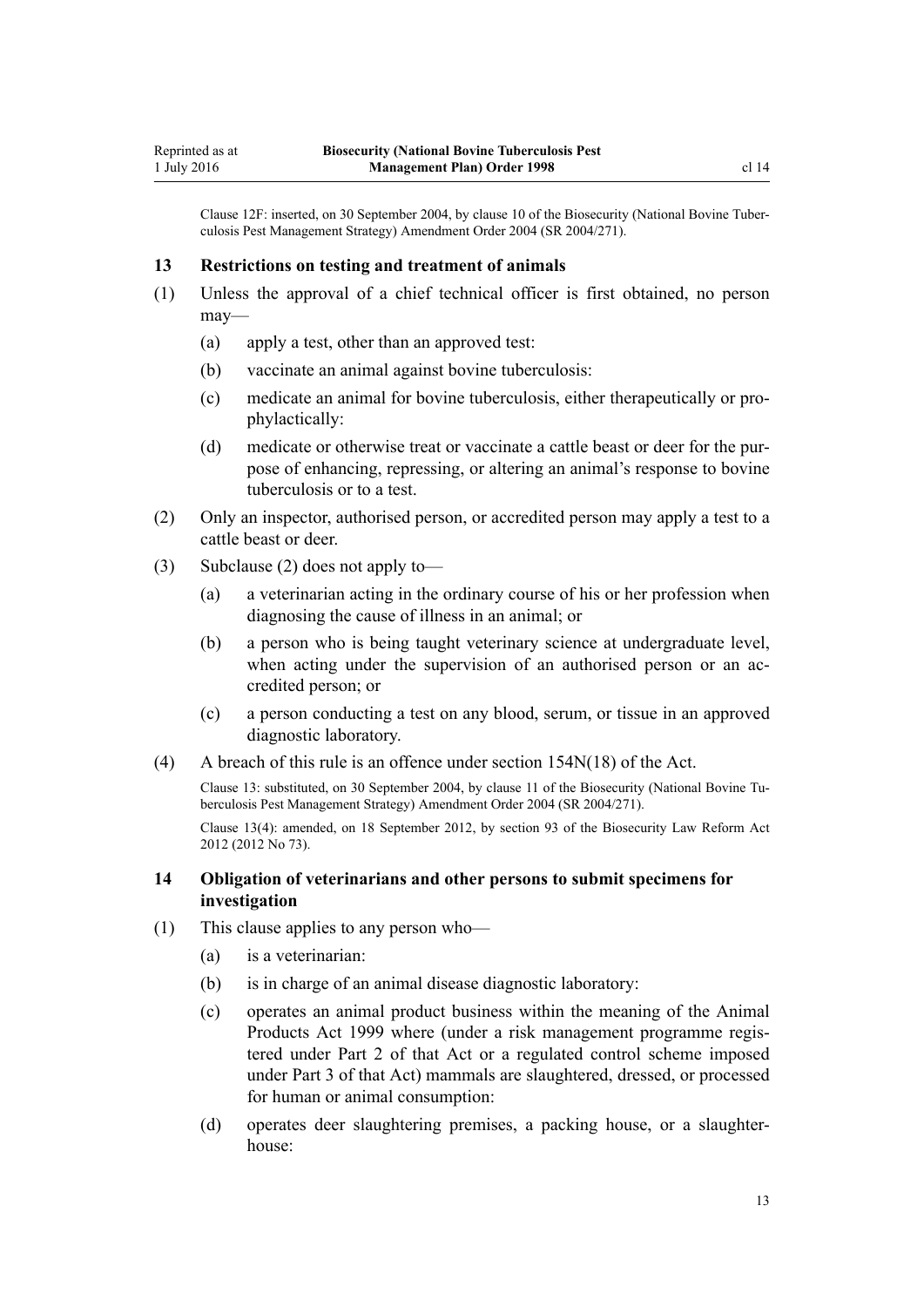- <span id="page-13-0"></span>(e) operates premises required to be licensed under section 20 of the Meat Act 1981.
- (2) A person to whom this clause applies who, in the course of his or her business, suspects the presence of bovine tuberculosis in the carcass or viscera of a mammal must—
	- (a) collect affected tissue specimens from the carcass or viscera; and
	- (b) submit those specimens to an approved diagnostic laboratory in a manner that ensures the specimens are suitable for pathological and bacteriological investigation.
- (3) In this clause, the terms **deer slaughtering premises**, **packing house**, and **slaughterhouse** have the same meanings as in section 2(1) of the Meat Act 1981.
- (4) A breach of this rule is an offence under [section 154N\(18\)](http://prd-lgnz-nlb.prd.pco.net.nz/pdflink.aspx?id=DLM4759461) of the Act.

Clause 14: substituted, on 30 September 2004, by [clause 12](http://prd-lgnz-nlb.prd.pco.net.nz/pdflink.aspx?id=DLM283093) of the Biosecurity (National Bovine Tuberculosis Pest Management Strategy) Amendment Order 2004 (SR 2004/271).

Clause 14(4): amended, on 18 September 2012, by [section 93](http://prd-lgnz-nlb.prd.pco.net.nz/pdflink.aspx?id=DLM3388552) of the Biosecurity Law Reform Act 2012 (2012 No 73).

### **14A Obligation of persons performing ante- and post-mortem examinations to submit specimens for investigation**

- (1) This clause applies to any person who performs ante- or post-mortem examinations at—
	- (a) the premises of an animal product business within the meaning of the [Animal Products Act 1999](http://prd-lgnz-nlb.prd.pco.net.nz/pdflink.aspx?id=DLM33501) where (under a risk management programme registered under [Part 2](http://prd-lgnz-nlb.prd.pco.net.nz/pdflink.aspx?id=DLM34308) of that Act or a regulated control scheme imposed under [Part 3](http://prd-lgnz-nlb.prd.pco.net.nz/pdflink.aspx?id=DLM34388) of that Act) mammals are slaughtered, dressed, or processed for human or animal consumption; or
	- (b) deer slaughtering premises, a packing house, or a slaughterhouse; or
	- (c) premises required to be licensed under section 20 of the Meat Act 1981.
- (2) A person to whom this clause applies who suspects the presence of bovine tuberculosis in the carcass or viscera of a mammal must—
	- (a) collect tissue specimens from the carcass or viscera; and
	- (b) submit those specimens, in a manner that ensures the specimens are suitable for pathological and bacteriological investigation, to—
		- (i) the person in charge of verifying compliance with ante- and postmortem examination procedures at the premises; or
		- (ii) if the premises do not have such a verifier, to an approved diagnostic laboratory; and
	- (c) keep records of the specimens in a form approved by TBfree New Zealand (or, if the form of the records was approved before 1 July 2013, the Animal Health Board (Incorporated)).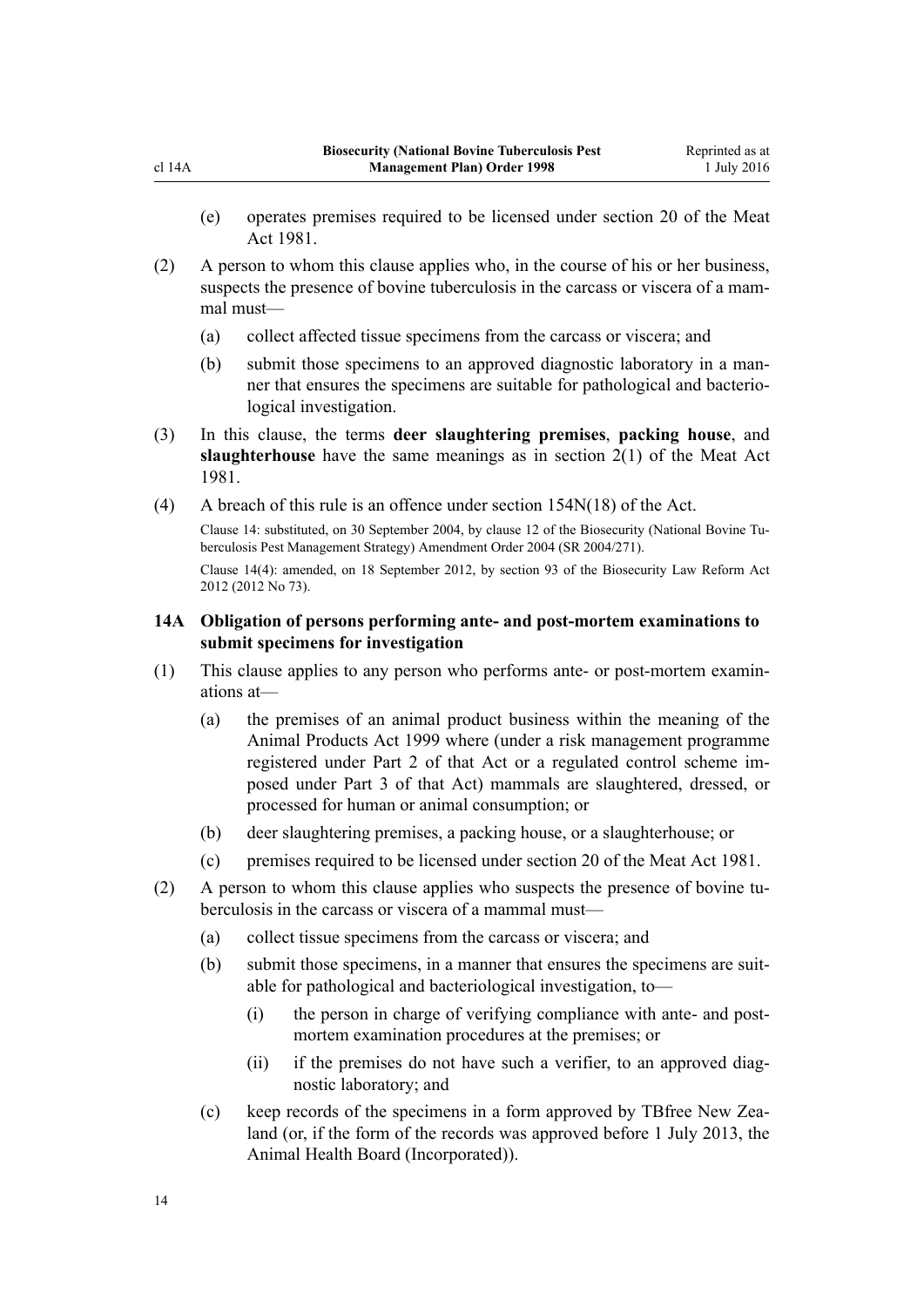(4) A breach of this rule is an offence under [section 154N\(18\)](http://prd-lgnz-nlb.prd.pco.net.nz/pdflink.aspx?id=DLM4759461) of the Act.

1981.

<span id="page-14-0"></span>Reprinted as at 1 July 2016

> Clause 14A: inserted, on 30 September 2004, by [clause 13](http://prd-lgnz-nlb.prd.pco.net.nz/pdflink.aspx?id=DLM283098) of the Biosecurity (National Bovine Tuberculosis Pest Management Strategy) Amendment Order 2004 (SR 2004/271).

> Clause 14A(2)(c): amended, on 1 July 2013, by [clause 8](http://prd-lgnz-nlb.prd.pco.net.nz/pdflink.aspx?id=DLM5201150) of the Biosecurity (National Bovine Tuberculosis Pest Management Plan) Amendment Order 2013 (SR 2013/203).

> Clause 14A(4): amended, on 18 September 2012, by [section 93](http://prd-lgnz-nlb.prd.pco.net.nz/pdflink.aspx?id=DLM3388552) of the Biosecurity Law Reform Act 2012 (2012 No 73).

### **14B Obligation of persons in charge of verifying compliance with ante- and post-mortem examination procedures**

- (1) A person in charge of verifying compliance with ante- and post-mortem examination procedures to whom specimens are submitted in accordance with [clause](#page-13-0) [14A](#page-13-0) must—
	- (a) submit those specimens to an approved diagnostic laboratory in a manner that ensures the specimens are suitable for pathological and bacteriological investigation; and
	- (b) keep records of the specimens in a form approved by TBfree New Zealand (or, if the form of the records was approved before 1 July 2013, the Animal Health Board (Incorporated)).
- (2) A breach of this rule is an offence under [section 154N\(18\)](http://prd-lgnz-nlb.prd.pco.net.nz/pdflink.aspx?id=DLM4759461) of the Act.

Clause 14B: inserted, on 30 September 2004, by [clause 13](http://prd-lgnz-nlb.prd.pco.net.nz/pdflink.aspx?id=DLM283098) of the Biosecurity (National Bovine Tuberculosis Pest Management Strategy) Amendment Order 2004 (SR 2004/271).

Clause 14B(1)(b): amended, on 1 July 2013, by [clause 9](http://prd-lgnz-nlb.prd.pco.net.nz/pdflink.aspx?id=DLM5201151) of the Biosecurity (National Bovine Tuberculosis Pest Management Plan) Amendment Order 2013 (SR 2013/203).

Clause 14B(2): amended, on 18 September 2012, by [section 93](http://prd-lgnz-nlb.prd.pco.net.nz/pdflink.aspx?id=DLM3388552) of the Biosecurity Law Reform Act 2012 (2012 No 73).

### **15 Obligation of laboratories to provide results**

- (1) If a tissue specimen is sent to a laboratory in accordance with [clause 14,](#page-12-0) [14A](#page-13-0), or 14B, the laboratory must provide TBfree New Zealand with the results of the investigation and the name of the person who collected the sample.
- (2) A breach of this rule is an offence under [section 154N\(18\)](http://prd-lgnz-nlb.prd.pco.net.nz/pdflink.aspx?id=DLM4759461) of the Act.

Clause 15: substituted, on 30 September 2004, by [clause 14](http://prd-lgnz-nlb.prd.pco.net.nz/pdflink.aspx?id=DLM283604) of the Biosecurity (National Bovine Tuberculosis Pest Management Strategy) Amendment Order 2004 (SR 2004/271).

Clause 15(1): amended, on 1 July 2013, by [clause 10](http://prd-lgnz-nlb.prd.pco.net.nz/pdflink.aspx?id=DLM5201152) of the Biosecurity (National Bovine Tuberculosis Pest Management Plan) Amendment Order 2013 (SR 2013/203).

Clause 15(2): amended, on 18 September 2012, by [section 93](http://prd-lgnz-nlb.prd.pco.net.nz/pdflink.aspx?id=DLM3388552) of the Biosecurity Law Reform Act 2012 (2012 No 73).

### **15A Obligation of operator of commercial slaughter premises**

(1) This clause applies to—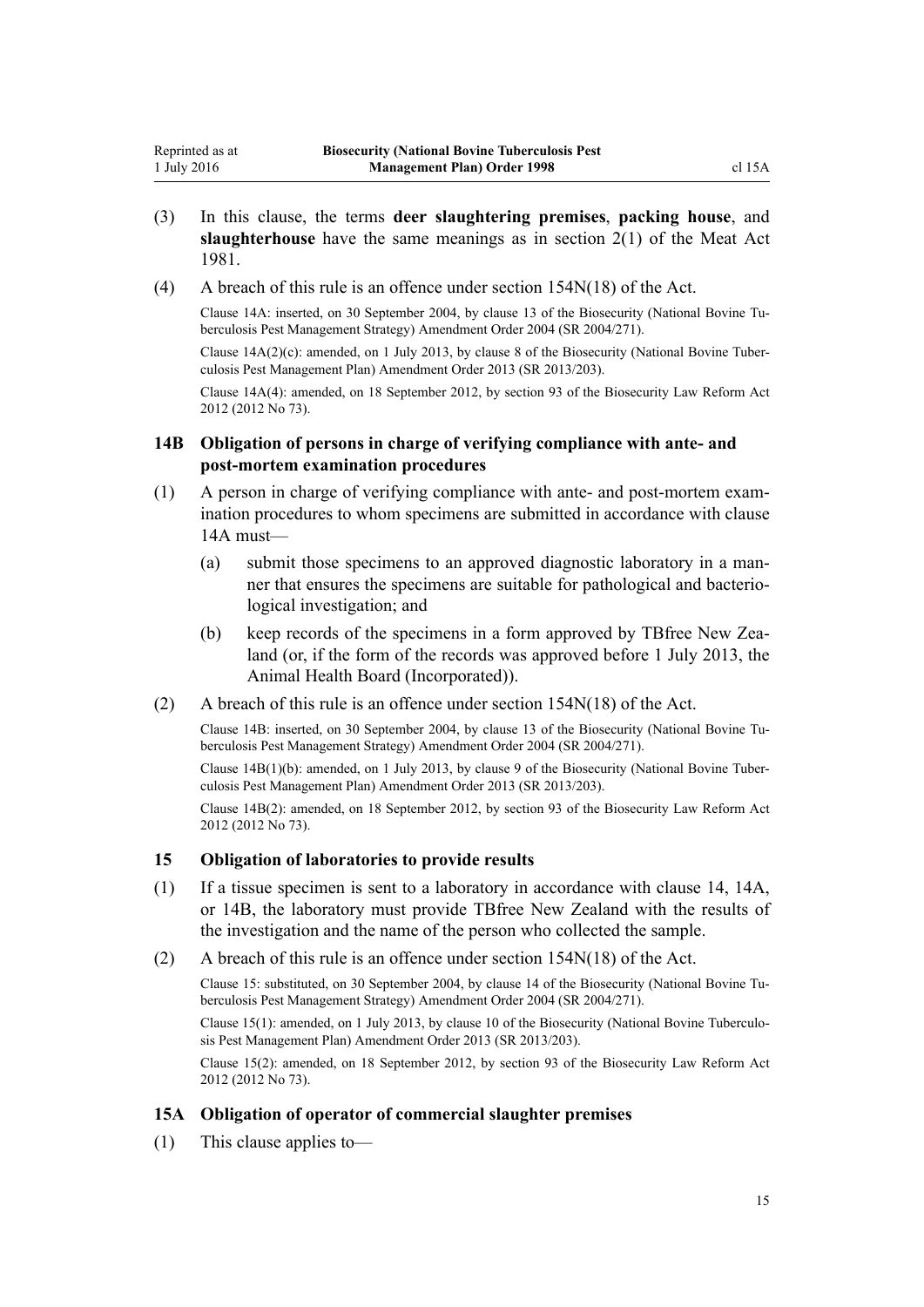- (a) the operator of a risk management programme registered under [Part 2](http://prd-lgnz-nlb.prd.pco.net.nz/pdflink.aspx?id=DLM34308) of the Animal Products Act 1999 under which cattle or deer are slaughtered:
- (b) a person subject to the requirements of a regulated control scheme made under [Part 3](http://prd-lgnz-nlb.prd.pco.net.nz/pdflink.aspx?id=DLM34388) of the Animal Products Act 1999 under which cattle or deer are slaughtered:
- (c) a person listed as a homekill or recreational catch service provider under [Part 6](http://prd-lgnz-nlb.prd.pco.net.nz/pdflink.aspx?id=DLM34877) of the Animal Products Act 1999 who slaughters cattle or deer (and a person whom [section 20](http://prd-lgnz-nlb.prd.pco.net.nz/pdflink.aspx?id=DLM37216) of the Animal Products (Ancillary and Transitional Provisions) Act 1999 deems to be listed).
- (2) The operator must maintain systems that connect each cattle beast and deer's official animal identification and herd identification number with its carcass to at least the point of post-mortem inspection.
- (3) For each cattle beast and deer slaughtered, the operator must record and report—
	- (a) its official animal identification; and
	- (b) its herd identification number.
- (4) For each cattle beast and deer slaughtered in which a suspect bovine tuberculosis lesion is found at post-mortem inspection, the operator must record and report—
	- (a) its official animal identification; and
	- (b) its herd identification number; and
	- (c) the name and address of the person who supplied it for slaughter.
- (5) The operator must report under subclauses (3) and (4)—
	- (a) to TBfree New Zealand; and
	- (b) in the form required by TBfree New Zealand (or, if the form of the report was approved before 1 July 2013, the Animal Health Board (Incorporated)); and
	- (c) as soon as is practicable after the cattle beast or deer is slaughtered.
- (6) The operator must enable TBfree New Zealand to audit the operator's compliance with this rule and must assist TBfree New Zealand to do so when TBfree New Zealand requires.
- $(7)$  In this rule,—

**herd identification number** means the number of the herd from which a cattle beast or deer is supplied for slaughter as given to the herd under an identification system

**slaughter** includes dressing and processing.

(8) A breach of this rule is an offence under [section 154N\(18\)](http://prd-lgnz-nlb.prd.pco.net.nz/pdflink.aspx?id=DLM4759461) of the Act.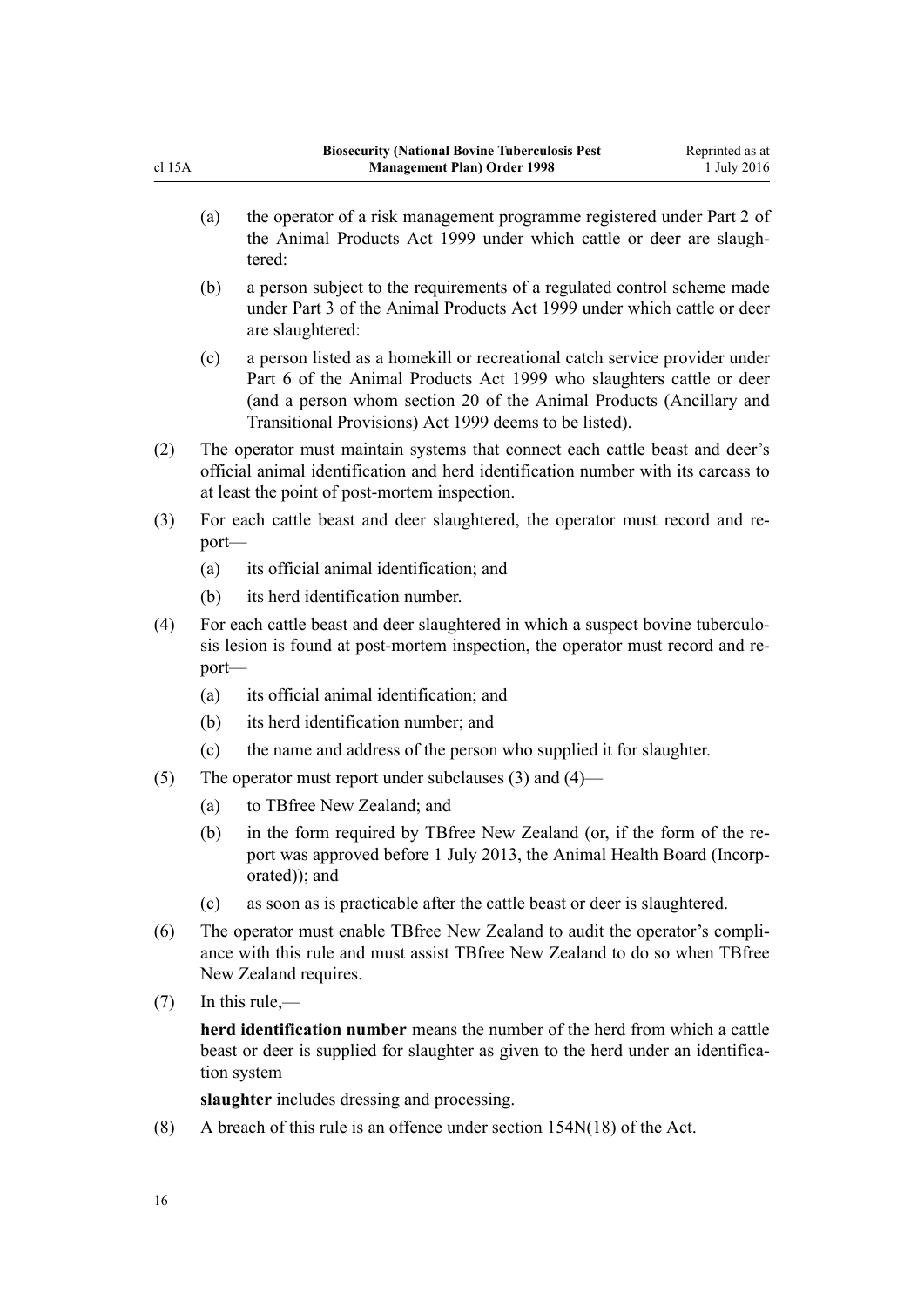<span id="page-16-0"></span>Clause 15A: inserted, on 1 February 2012, by [clause 7](http://prd-lgnz-nlb.prd.pco.net.nz/pdflink.aspx?id=DLM3765101) of the Biosecurity (National Bovine Tuberculosis Pest Management Strategy) Amendment Order 2011 (SR 2011/150).

Clause  $15A(5)(a)$ : amended, on 1 July 2013, by clause  $11(1)$  of the Biosecurity (National Bovine Tuberculosis Pest Management Plan) Amendment Order 2013 (SR 2013/203).

Clause 15A(5)(b): amended, on 1 July 2013, by [clause 11\(2\)](http://prd-lgnz-nlb.prd.pco.net.nz/pdflink.aspx?id=DLM5201153) of the Biosecurity (National Bovine Tuberculosis Pest Management Plan) Amendment Order 2013 (SR 2013/203).

Clause 15A(6): amended, on 1 July 2013, by [clause 11\(3\)](http://prd-lgnz-nlb.prd.pco.net.nz/pdflink.aspx?id=DLM5201153) of the Biosecurity (National Bovine Tuberculosis Pest Management Plan) Amendment Order 2013 (SR 2013/203).

Clause 15A(8): amended, on 18 September 2012, by [section 93](http://prd-lgnz-nlb.prd.pco.net.nz/pdflink.aspx?id=DLM3388552) of the Biosecurity Law Reform Act 2012 (2012 No 73).

### **16 Obligation to supply information**

- (1) Subclause (2) applies to—
	- (a) a veterinarian:
	- (b) a person who owns or occupies land on which a herd is farmed or kept:
	- (c) the owner or person in charge of a herd:
	- (d) a stock agent:
	- (e) a person in charge of a sale yard:
	- (f) a person in charge of a business for transporting cattle or deer:
	- (g) a person in charge of an animal disease diagnostic laboratory:
	- (h) a person in charge of premises required to be licensed under Part 3 of the Meat Act 1981:
	- (i) a person in charge of a milk station (within the meaning of section 2 of the Dairy Industry Act 1952):
	- (j) an operator of a risk management programme registered under [Part 2](http://prd-lgnz-nlb.prd.pco.net.nz/pdflink.aspx?id=DLM34308) of the Animal Products Act 1999:
	- (k) a person subject to the requirements of a regulated control scheme made under [Part 3](http://prd-lgnz-nlb.prd.pco.net.nz/pdflink.aspx?id=DLM34388) of the Animal Products Act 1999:
	- (l) a person listed (or deemed by [section 20](http://prd-lgnz-nlb.prd.pco.net.nz/pdflink.aspx?id=DLM37216) of the Animal Products (Ancillary and Transitional Provisions) Act 1999 to be listed) as a homekill or recreational catch service provider under [Part 6](http://prd-lgnz-nlb.prd.pco.net.nz/pdflink.aspx?id=DLM34877) of the Animal Products Act 1999.
- (2) TBfree New Zealand, or an authorised person, may require any person to whom this clause applies to provide information held by that person, if TBfree New Zealand or authorised person reasonably believes that that information is necessary for monitoring—
	- (a) the distribution of the pest; or
	- (b) changes in the composition of a herd; or
	- (c) the location of cattle or deer.
- (2A) Subclauses (2B) and (2C) apply to the operator of—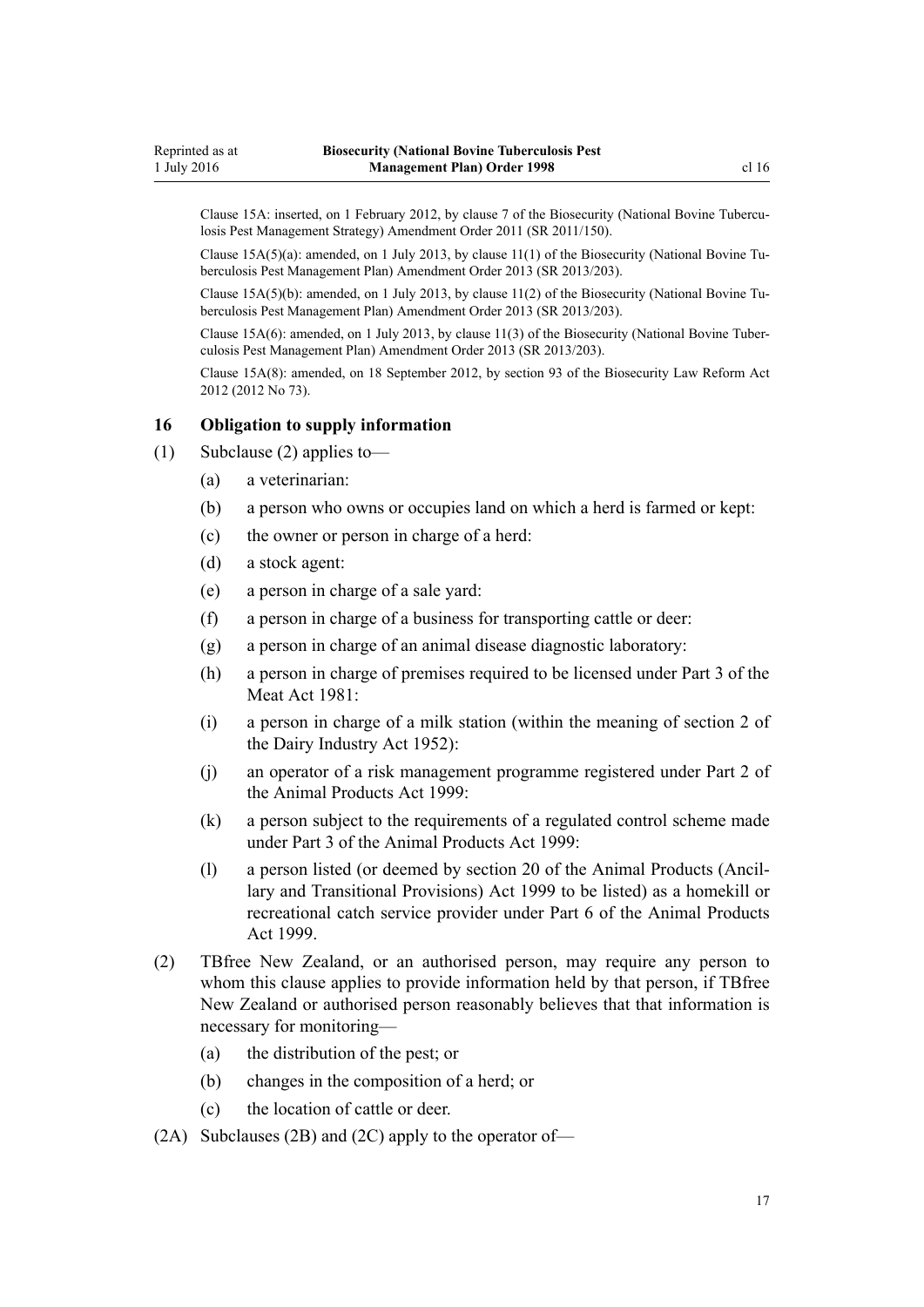- <span id="page-17-0"></span>(a) an identification system for cattle or deer; or
- (b) a system for identifying cattle or deer established by or under an enactment other than the [Biosecurity Act 1993.](http://prd-lgnz-nlb.prd.pco.net.nz/pdflink.aspx?id=DLM314622)
- (2B) TBfree New Zealand may require the operator to provide it with information to enable it to monitor the distribution of bovine tuberculosis and the location and movement of cattle or deer.
- (2C) The operator must provide TBfree New Zealand with the information that TBfree New Zealand specifies.
- (3) A breach of this rule is an offence under [section 154N\(18\)](http://prd-lgnz-nlb.prd.pco.net.nz/pdflink.aspx?id=DLM4759461) of the Act.

Clause 16(1): amended, on 1 July 2011, by [clause 8\(1\)](http://prd-lgnz-nlb.prd.pco.net.nz/pdflink.aspx?id=DLM3765133) of the Biosecurity (National Bovine Tuberculosis Pest Management Strategy) Amendment Order 2011 (SR 2011/150).

Clause 16(1)(j): added, on 1 November 1999, by [section 8\(2\)](http://prd-lgnz-nlb.prd.pco.net.nz/pdflink.aspx?id=DLM36187) of the Animal Products (Ancillary and Transitional Provisions) Act 1999 (1999 No 94).

Clause  $16(1)(k)$ : added, on 1 November 1999, by [section 8\(2\)](http://prd-lgnz-nlb.prd.pco.net.nz/pdflink.aspx?id=DLM36187) of the Animal Products (Ancillary and Transitional Provisions) Act 1999 (1999 No 94).

Clause 16(1)(l): added, on 1 November 1999, by [section 8\(2\)](http://prd-lgnz-nlb.prd.pco.net.nz/pdflink.aspx?id=DLM36187) of the Animal Products (Ancillary and Transitional Provisions) Act 1999 (1999 No 94).

Clause 16(2): substituted, on 30 September 2004, by [clause 15](http://prd-lgnz-nlb.prd.pco.net.nz/pdflink.aspx?id=DLM283606) of the Biosecurity (National Bovine Tuberculosis Pest Management Strategy) Amendment Order 2004 (SR 2004/271).

Clause 16(2): amended, on 1 July 2013, by [clause 12\(1\)](http://prd-lgnz-nlb.prd.pco.net.nz/pdflink.aspx?id=DLM5201154) of the Biosecurity (National Bovine Tuberculosis Pest Management Plan) Amendment Order 2013 (SR 2013/203).

Clause 16(2): amended, on 1 July 2013, by [clause 12\(2\)](http://prd-lgnz-nlb.prd.pco.net.nz/pdflink.aspx?id=DLM5201154) of the Biosecurity (National Bovine Tuberculosis Pest Management Plan) Amendment Order 2013 (SR 2013/203).

Clause 16(2A): inserted, on 1 July 2011, by [clause 8\(2\)](http://prd-lgnz-nlb.prd.pco.net.nz/pdflink.aspx?id=DLM3765133) of the Biosecurity (National Bovine Tuberculosis Pest Management Strategy) Amendment Order 2011 (SR 2011/150).

Clause 16(2B): inserted, on 1 July 2011, by [clause 8\(2\)](http://prd-lgnz-nlb.prd.pco.net.nz/pdflink.aspx?id=DLM3765133) of the Biosecurity (National Bovine Tuberculosis Pest Management Strategy) Amendment Order 2011 (SR 2011/150).

Clause 16(2B): amended, on 1 July 2013, by [clause 12\(3\)](http://prd-lgnz-nlb.prd.pco.net.nz/pdflink.aspx?id=DLM5201154) of the Biosecurity (National Bovine Tuberculosis Pest Management Plan) Amendment Order 2013 (SR 2013/203).

Clause 16(2C): inserted, on 1 July 2011, by [clause 8\(2\)](http://prd-lgnz-nlb.prd.pco.net.nz/pdflink.aspx?id=DLM3765133) of the Biosecurity (National Bovine Tuberculosis Pest Management Strategy) Amendment Order 2011 (SR 2011/150).

Clause 16(2C): amended, on 1 July 2013, by [clause 12\(4\)](http://prd-lgnz-nlb.prd.pco.net.nz/pdflink.aspx?id=DLM5201154) of the Biosecurity (National Bovine Tuberculosis Pest Management Plan) Amendment Order 2013 (SR 2013/203).

Clause 16(3): amended, on 18 September 2012, by [section 93](http://prd-lgnz-nlb.prd.pco.net.nz/pdflink.aspx?id=DLM3388552) of the Biosecurity Law Reform Act 2012 (2012 No 73).

### **17 Obligation to report suspected presence of bovine tuberculosis to TBfree New Zealand**

(1) Every person who, in the course of their business or occupation or in the course of hunting (whether recreational or as a business), encounters an animal which that person suspects may harbour bovine tuberculosis must report the possible presence of bovine tuberculosis in that animal to TBfree New Zealand or an authorised person.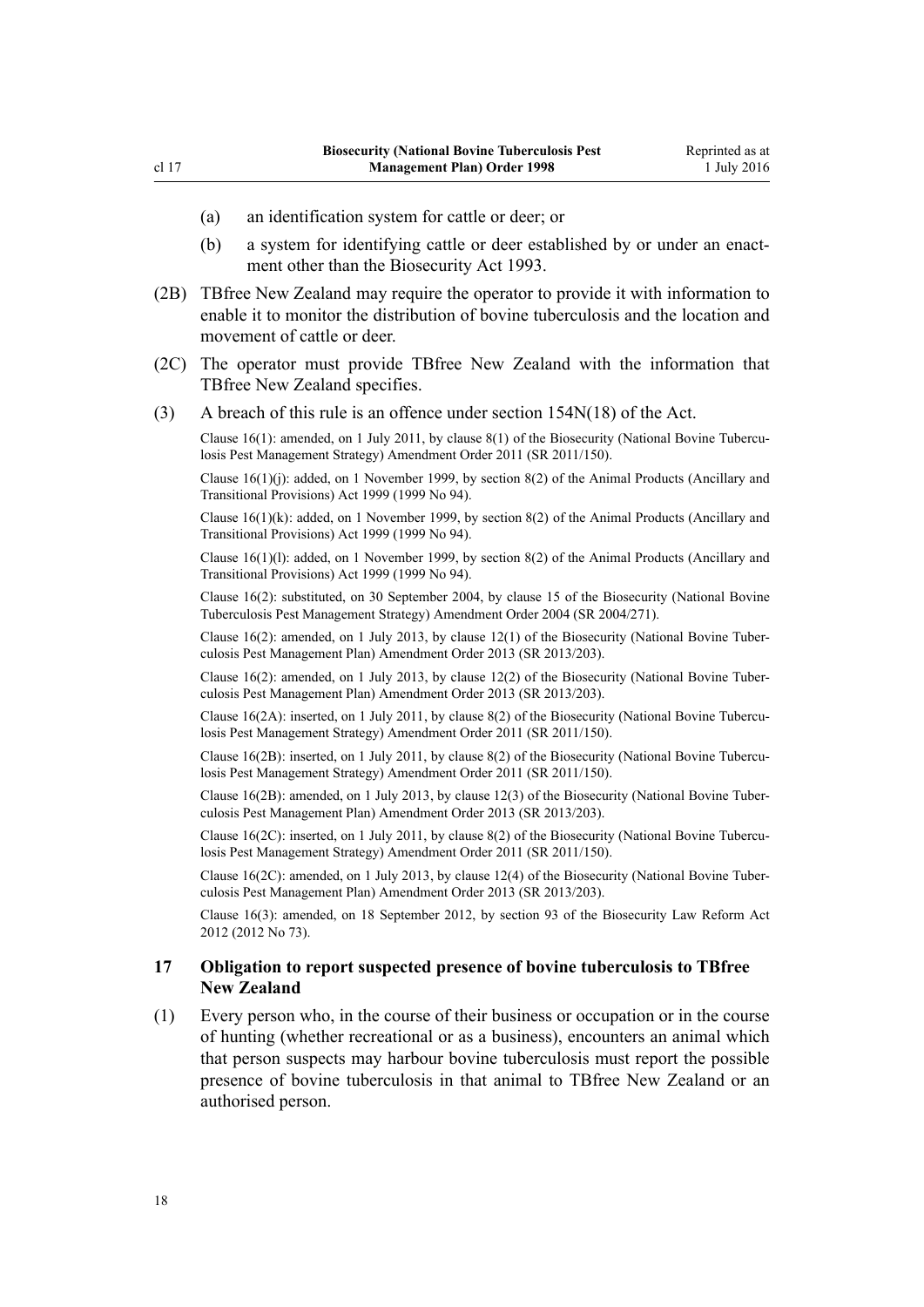<span id="page-18-0"></span>(3) A breach of this rule is an offence under [section 154N\(18\)](http://prd-lgnz-nlb.prd.pco.net.nz/pdflink.aspx?id=DLM4759461) of the Act.

Clause 17 heading: amended, on 1 July 2013, by [clause 13\(1\)](http://prd-lgnz-nlb.prd.pco.net.nz/pdflink.aspx?id=DLM5201155) of the Biosecurity (National Bovine Tuberculosis Pest Management Plan) Amendment Order 2013 (SR 2013/203).

Clause 17(1): amended, on 1 July 2013, by [clause 13\(2\)](http://prd-lgnz-nlb.prd.pco.net.nz/pdflink.aspx?id=DLM5201155) of the Biosecurity (National Bovine Tuberculosis Pest Management Plan) Amendment Order 2013 (SR 2013/203).

Clause 17(2): amended, on 1 July 2013, by [clause 13\(3\)](http://prd-lgnz-nlb.prd.pco.net.nz/pdflink.aspx?id=DLM5201155) of the Biosecurity (National Bovine Tuberculosis Pest Management Plan) Amendment Order 2013 (SR 2013/203).

Clause 17(3): amended, on 18 September 2012, by [section 93](http://prd-lgnz-nlb.prd.pco.net.nz/pdflink.aspx?id=DLM3388552) of the Biosecurity Law Reform Act 2012 (2012 No 73).

### **17A Release of pigs into wild state**

(1) No person may release a pig into a wild state.

of bovine tuberculosis in that animal.

- (2) This clause does not apply if the pig—
	- $(a)$  is
		- $(i)$  a wild animal, as defined in section  $2(1)$  of the Wild Animal Control Act 1977; and
		- (ii) released on land that is administered under any of the Acts listed in [Schedule 1](http://prd-lgnz-nlb.prd.pco.net.nz/pdflink.aspx?id=DLM107200) of the Conservation Act 1987; or
	- (b) is released by TBfree New Zealand for research purposes.
- (3) A breach of this rule is an offence under [section 154N\(18\)](http://prd-lgnz-nlb.prd.pco.net.nz/pdflink.aspx?id=DLM4759461) of the Act.

Clause 17A: inserted, on 30 September 2004, by [clause 16](http://prd-lgnz-nlb.prd.pco.net.nz/pdflink.aspx?id=DLM283607) of the Biosecurity (National Bovine Tuberculosis Pest Management Strategy) Amendment Order 2004 (SR 2004/271).

Clause 17A(2)(b): amended, on 1 July 2013, by [clause 14](http://prd-lgnz-nlb.prd.pco.net.nz/pdflink.aspx?id=DLM5201156) of the Biosecurity (National Bovine Tuberculosis Pest Management Plan) Amendment Order 2013 (SR 2013/203).

Clause 17A(3): amended, on 18 September 2012, by [section 93](http://prd-lgnz-nlb.prd.pco.net.nz/pdflink.aspx?id=DLM3388552) of the Biosecurity Law Reform Act 2012 (2012 No 73).

### **18 Compensation**

- (1) Compensation under [section 100I](http://prd-lgnz-nlb.prd.pco.net.nz/pdflink.aspx?id=DLM4758108) of the Act and this plan is payable only in respect of any head of cattle or head of deer—
	- (a) slaughtered in compliance with a direction given under the Act, after the animal has tested positive to an approved test for bovine tuberculosis:
	- (b) slaughtered, where slaughter is the only permitted or practicable option for that animal following the imposition of restrictions on the movement of its herd under [section 130](http://prd-lgnz-nlb.prd.pco.net.nz/pdflink.aspx?id=DLM316351) of the Act:
	- (c) slaughtered in any other situation where slaughter is the only permitted or practicable option for that animal as a direct result of the implementation of this plan.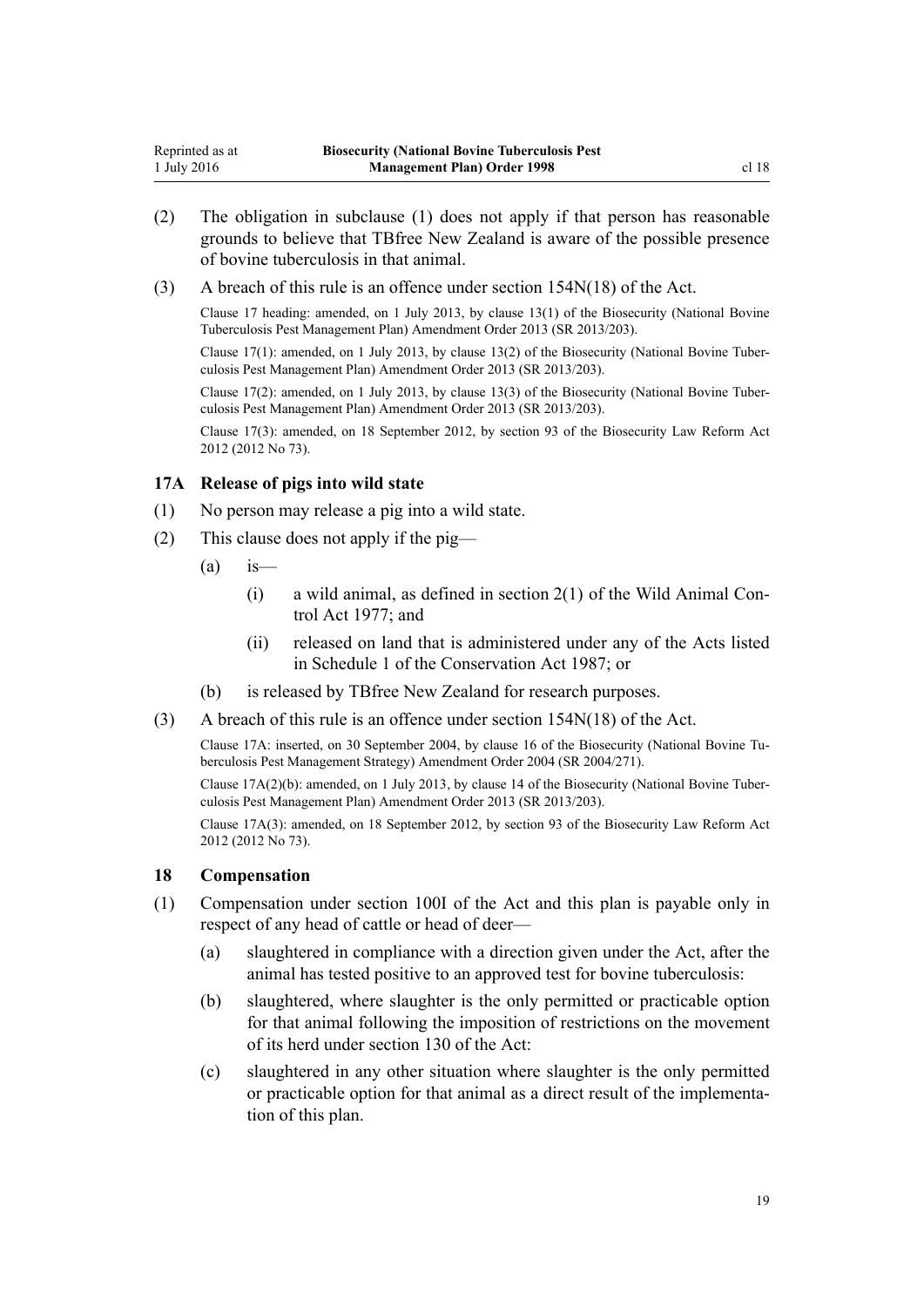- <span id="page-19-0"></span>(2) The amount of compensation payable is to be a percentage of the uninfected value of the animal, with the percentage payable to be determined by TBfree New Zealand based on—
	- (a) whether the animal has bovine tuberculosis; and
	- (b) if the animal has bovine tuberculosis, whether the animal is subject to a High Risk Infected Herd Management Plan agreed between TBfree New Zealand and the herd owner; and
	- (c) the capacity of TBfree New Zealand to pay compensation, determined based on the amount of money available for compensation and the expected number of compensation payments to be made in a financial year.
- (3) For the purposes of this clause, **uninfected value of the animal** means the fair market value of the animal, calculated as if the animal did not have bovine tuberculosis, on the date of the direction for slaughter (if a direction was given under the Act) or the date of slaughter (if no direction was given under the Act), as determined by—
	- (a) DairyNZ Limited, if the animal is a beast raised for dairy farming; or
	- (b) Beef + Lamb New Zealand Limited, if the animal is a beast raised for beef; or
	- (c) Deer Industry New Zealand, if the animal is a deer.

Clause 18(1): amended, on 1 July 2016, by [clause 8\(1\)](http://prd-lgnz-nlb.prd.pco.net.nz/pdflink.aspx?id=DLM6839745) of the Biosecurity (National Bovine Tuberculosis Pest Management Plan) Amendment Order 2016 (LI 2016/112).

Clause 18(1): amended, on 18 September 2012, by [section 93](http://prd-lgnz-nlb.prd.pco.net.nz/pdflink.aspx?id=DLM3388552) of the Biosecurity Law Reform Act 2012 (2012 No 73).

Clause 18(1)(c): inserted, on 1 July 2016, by [clause 8\(2\)](http://prd-lgnz-nlb.prd.pco.net.nz/pdflink.aspx?id=DLM6839745) of the Biosecurity (National Bovine Tuberculosis Pest Management Plan) Amendment Order 2016 (LI 2016/112).

Clause 18(2): replaced, on 1 July 2016, by [clause 8\(3\)](http://prd-lgnz-nlb.prd.pco.net.nz/pdflink.aspx?id=DLM6839745) of the Biosecurity (National Bovine Tuberculosis Pest Management Plan) Amendment Order 2016 (LI 2016/112).

Clause 18(3): inserted, on 1 July 2016, by [clause 8\(3\)](http://prd-lgnz-nlb.prd.pco.net.nz/pdflink.aspx?id=DLM6839745) of the Biosecurity (National Bovine Tuberculosis Pest Management Plan) Amendment Order 2016 (LI 2016/112).

### **19 Funding of plans**

The implementation of the plan is to be funded by payments from the following sources:

- (a) subject to section  $100L(5)$  of the Act, by a levy under section  $100L(1)$  of the Act on all cattle beasts slaughtered where that cattle beast weighs more than 27 kilograms dressed weight:
- (b) by payments made by Dairy Insight Incorporated in accordance with the funding agreement, dated 24 November 2003, between the Animal Health Board (Incorporated) (which was replaced as the management agency by TBfree New Zealand on 1 July 2013) and Dairy Insight Incorporated (or any agreement that replaces that agreement):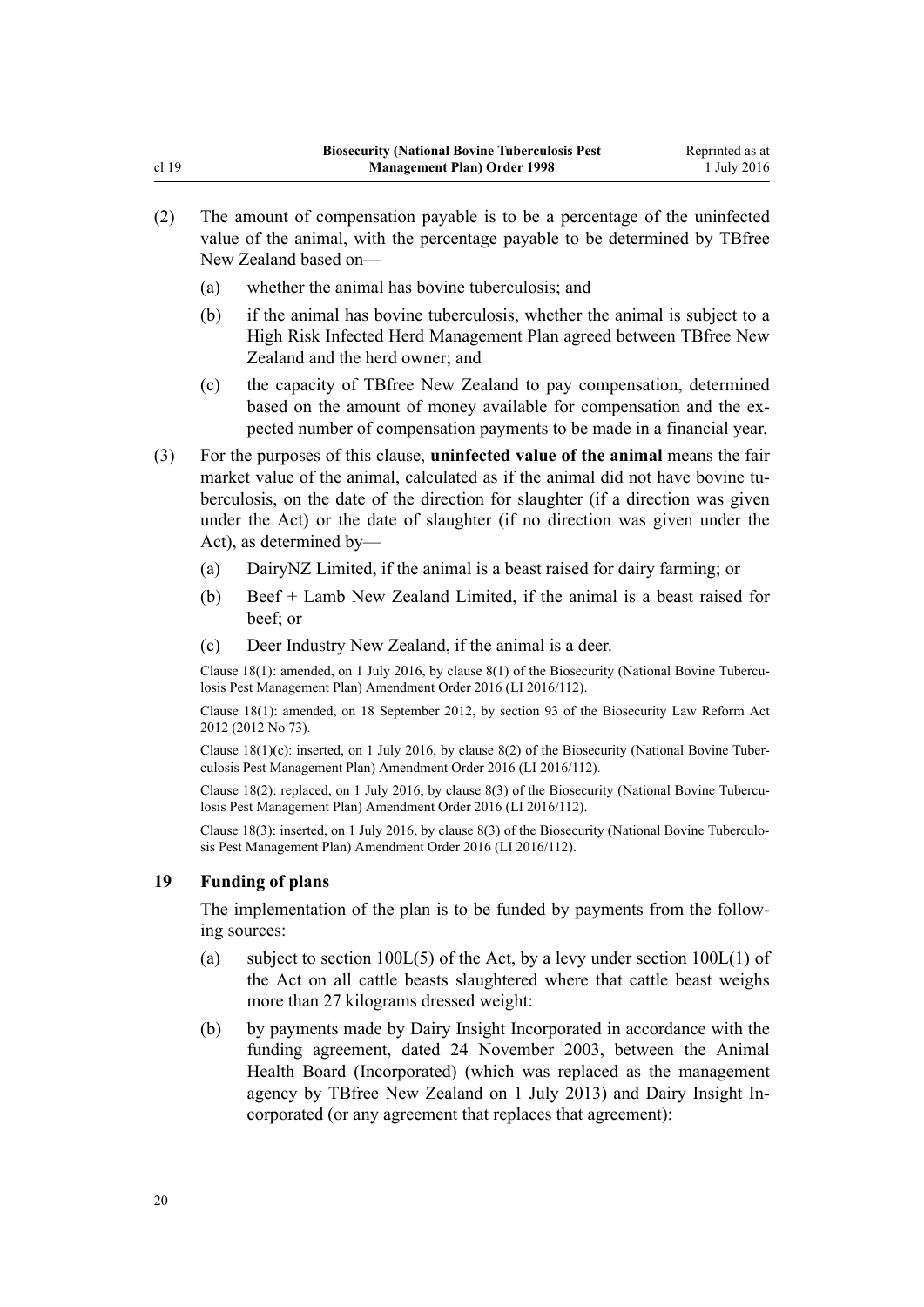- <span id="page-20-0"></span>(c) by payments made by deer farmers in accordance with regulations made under the Act:
- (d) by payments made by cattle farmers in accordance with regulations made under the Act:
- (e) by payments made by Deer Industry New Zealand (established under the [Deer Industry New Zealand Regulations 2004](http://prd-lgnz-nlb.prd.pco.net.nz/pdflink.aspx?id=DLM289175)) in accordance with the funding agreement, dated 15 December 2003, between the Animal Health Board (Incorporated) (which was replaced as the management agency by TBfree New Zealand on 1 July 2013) and the Game Industry Board (which was replaced by Deer Industry New Zealand on 21 October 2004) (or any agreement that replaces that agreement):
- (f) by a payment made at the discretion of the Crown:
- (g) by a payment made at the discretion of each regional council:
- (h) subject to section  $100L(5)$  of the Act, by a levy under section  $100L(1)$  of the Act on persons within a region.

Clause 19 heading: amended, on 18 September 2012, by [section 93](http://prd-lgnz-nlb.prd.pco.net.nz/pdflink.aspx?id=DLM3388552) of the Biosecurity Law Reform Act 2012 (2012 No 73).

Clause 19: amended, on 18 September 2012, by [section 93](http://prd-lgnz-nlb.prd.pco.net.nz/pdflink.aspx?id=DLM3388552) of the Biosecurity Law Reform Act 2012 (2012 No 73).

Clause 19(a): amended, on 18 September 2012, by [section 93](http://prd-lgnz-nlb.prd.pco.net.nz/pdflink.aspx?id=DLM3388552) of the Biosecurity Law Reform Act 2012 (2012 No 73).

Clause 19(b): substituted, on 30 September 2004, by [clause 17\(1\)](http://prd-lgnz-nlb.prd.pco.net.nz/pdflink.aspx?id=DLM283609) of the Biosecurity (National Bovine Tuberculosis Pest Management Strategy) Amendment Order 2004 (SR 2004/271).

Clause 19(b): amended, on 1 July 2013, by [clause 15\(1\)](http://prd-lgnz-nlb.prd.pco.net.nz/pdflink.aspx?id=DLM5201157) of the Biosecurity (National Bovine Tuberculosis Pest Management Plan) Amendment Order 2013 (SR 2013/203).

Clause 19(e): replaced, on 1 July 2013, by [clause 15\(2\)](http://prd-lgnz-nlb.prd.pco.net.nz/pdflink.aspx?id=DLM5201157) of the Biosecurity (National Bovine Tuberculosis Pest Management Plan) Amendment Order 2013 (SR 2013/203).

Clause 19(h): amended, on 18 September 2012, by [section 93](http://prd-lgnz-nlb.prd.pco.net.nz/pdflink.aspx?id=DLM3388552) of the Biosecurity Law Reform Act 2012 (2012 No 73).

#### **20 Application of funds**

#### *[Revoked]*

Clause 20: revoked, on 1 July 2016, by [clause 10](http://prd-lgnz-nlb.prd.pco.net.nz/pdflink.aspx?id=DLM6839748) of the Biosecurity (National Bovine Tuberculosis Pest Management Plan) Amendment Order 2016 (LI 2016/112).

#### **21 Actions that may be taken by local authorities**

Every regional council may carry out vector control activities and may contribute funds towards the costs of vector control activities and the common costs of the plan.

Clause 21: amended, on 18 September 2012, by [section 93](http://prd-lgnz-nlb.prd.pco.net.nz/pdflink.aspx?id=DLM3388552) of the Biosecurity Law Reform Act 2012 (2012 No 73).

Marie Shroff,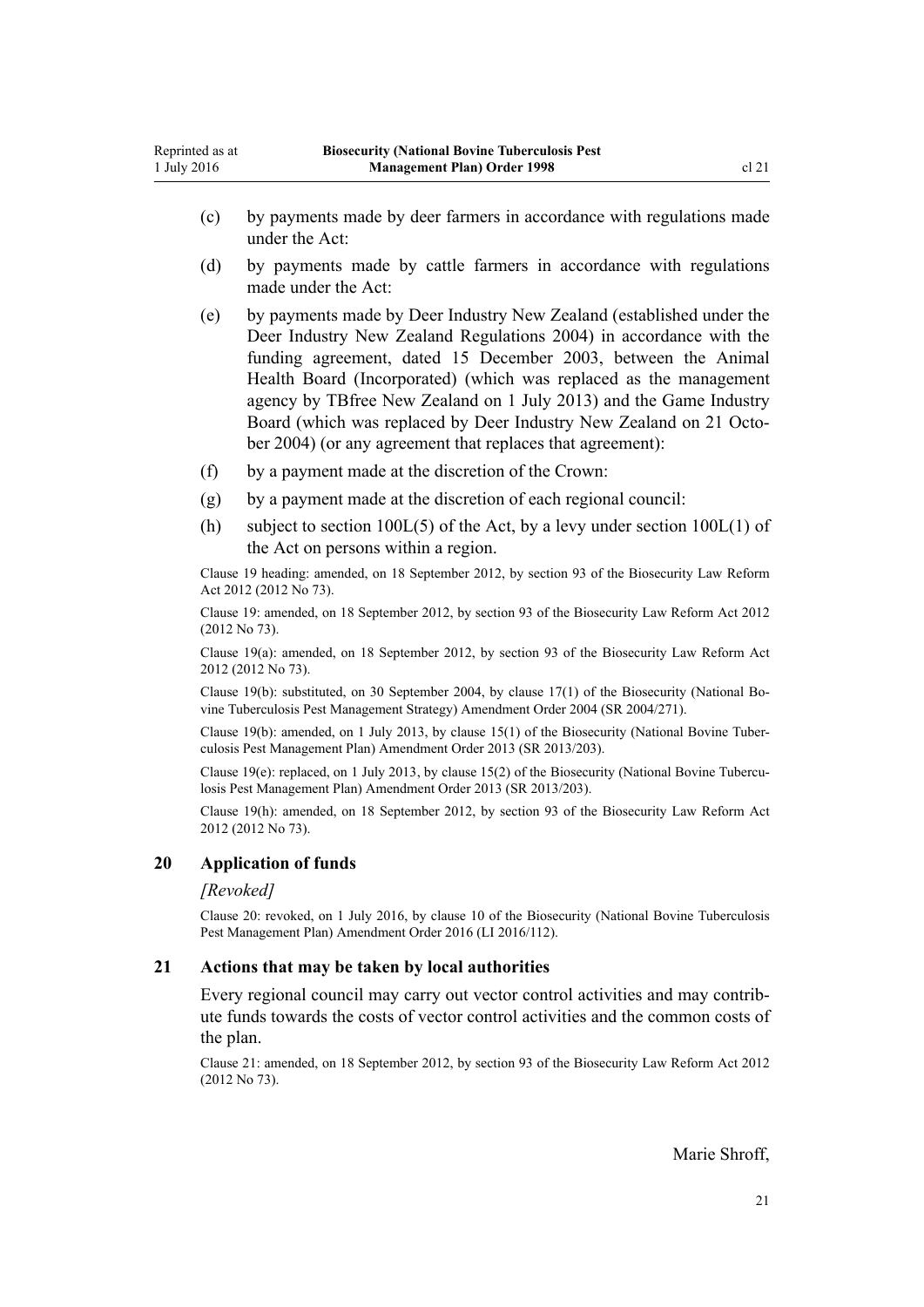Clerk of the Executive Council.

Issued under the authority of the [Legislation Act 2012](http://prd-lgnz-nlb.prd.pco.net.nz/pdflink.aspx?id=DLM2997643). Date of notification in the *Gazette*: 30 June 1998.